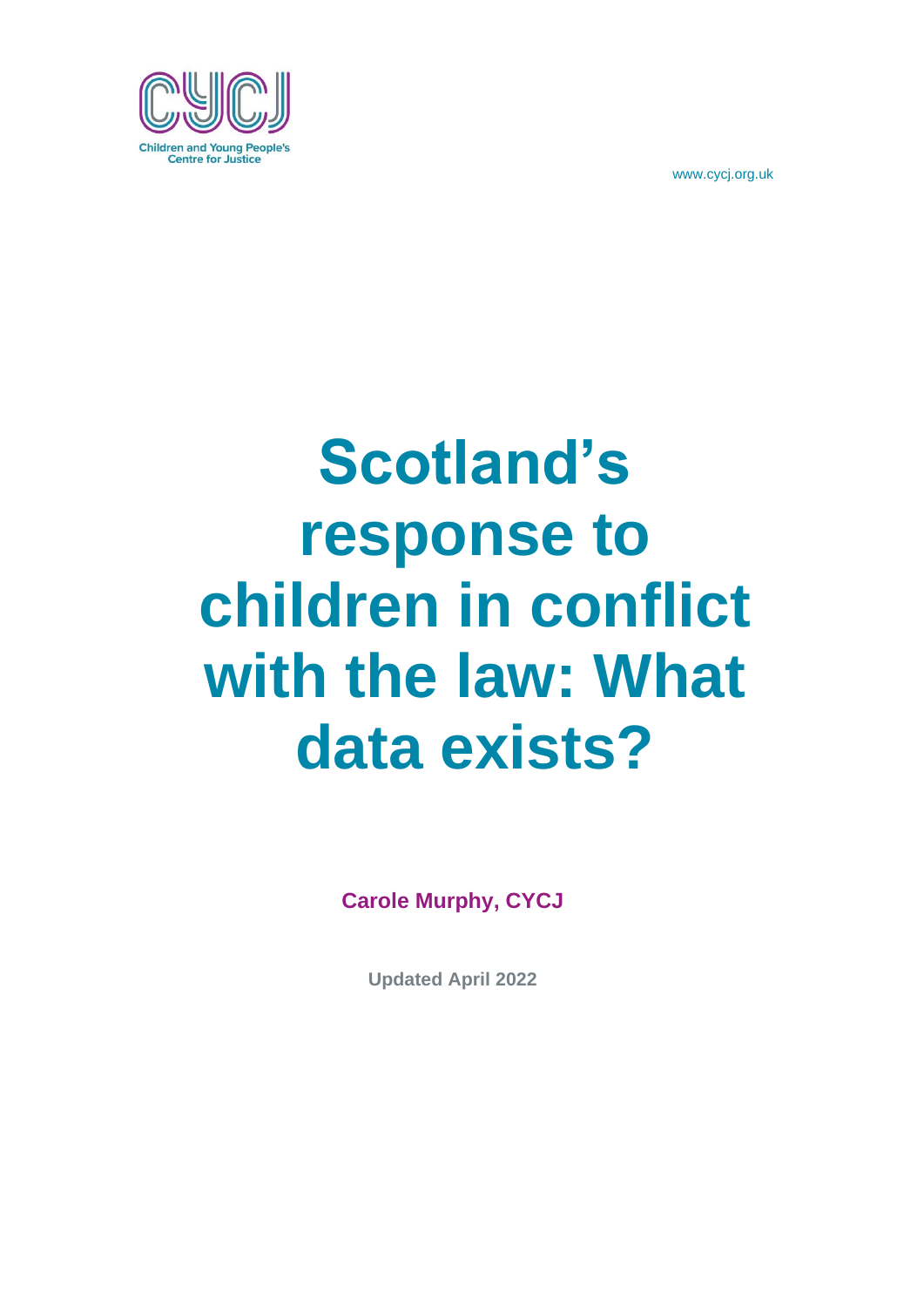

# **Contents**

| Scottish Children's Reporter Administration Statistical Analyses 7 |  |
|--------------------------------------------------------------------|--|
|                                                                    |  |
|                                                                    |  |
|                                                                    |  |
|                                                                    |  |
|                                                                    |  |
|                                                                    |  |
|                                                                    |  |
|                                                                    |  |
|                                                                    |  |
|                                                                    |  |
|                                                                    |  |
|                                                                    |  |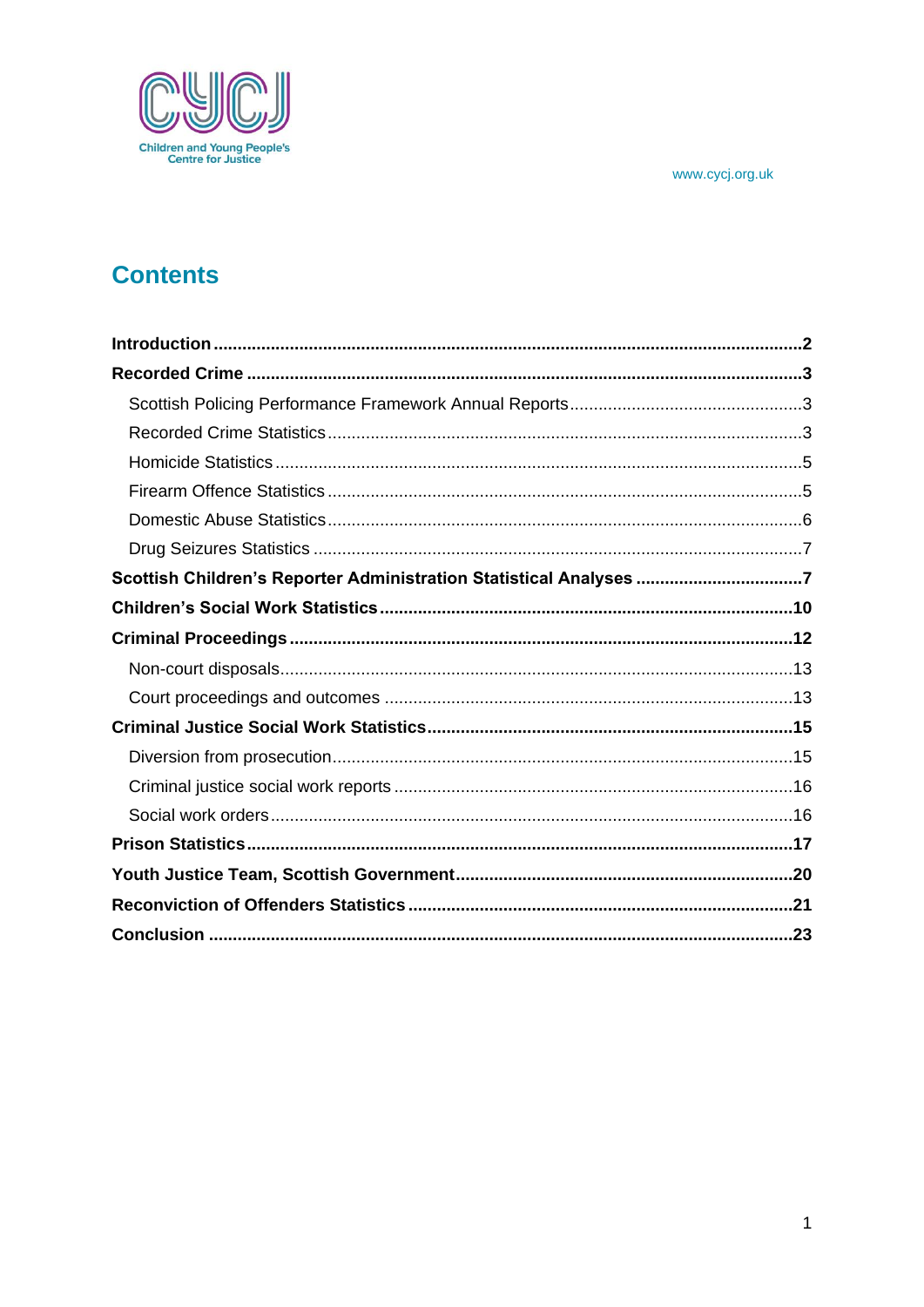

## <span id="page-2-0"></span>**Introduction**

Wherever possible children who come into conflict with the law should be kept out of the adult criminal justice system and either diverted from formal systems altogether, or have their needs met through the Children's Hearing System. However, a large number of children in Scotland do get drawn into the adult criminal justice system. Due to the dual system approach, as well as the legalities around the definition of a 'child' in Scotland, the processes can be complex and difficult to understand. The [Young Person's Journey](https://content.iriss.org.uk/youthjustice/) and [Journey](https://content.iriss.org.uk/charged/)  [through Justice](https://content.iriss.org.uk/charged/) are online interactive resources designed to help children, their families and professionals understand the journey through the justice system.

As there are two separate, albeit linked, systems that children can become involved in, it can also be a challenge to monitor our national response to children who come into conflict with the law and to identify whether we are responding in their best interests and meeting their developmental needs. Information is currently gathered by a number of organisations that children in conflict with the law may come into contact with - Police Scotland, the Scottish Children's Reporter Administration, Children and Families Social Work, Secure Care Services, the Crown Office and Procurator Fiscal Service, Criminal Justice Social Work and the Scottish Prison Service. The majority of the available information is analysed and published by the Scottish Government. However, within the Scottish Government this information spans four different directorates/teams - Children and Families, Justice, Safer Communities and Youth Justice - and is contained within different statistical collections.

A further challenge in accessing information on our response to children in conflict with the law is that within the various published reports, the age categories used differ and children (those under 18 years of age) are sometimes grouped with young people (those under 21 years old). Additionally, on occasions the information on children is not contained within the main report but needs to be accessed through additional tables in the supporting files. For these reasons, this paper collates the regularly published official statistics in Scotland, which are known to CYCJ, in relation to children in conflict with the law. Specifically, this paper documents what data exists, where and when it is published, as well as providing the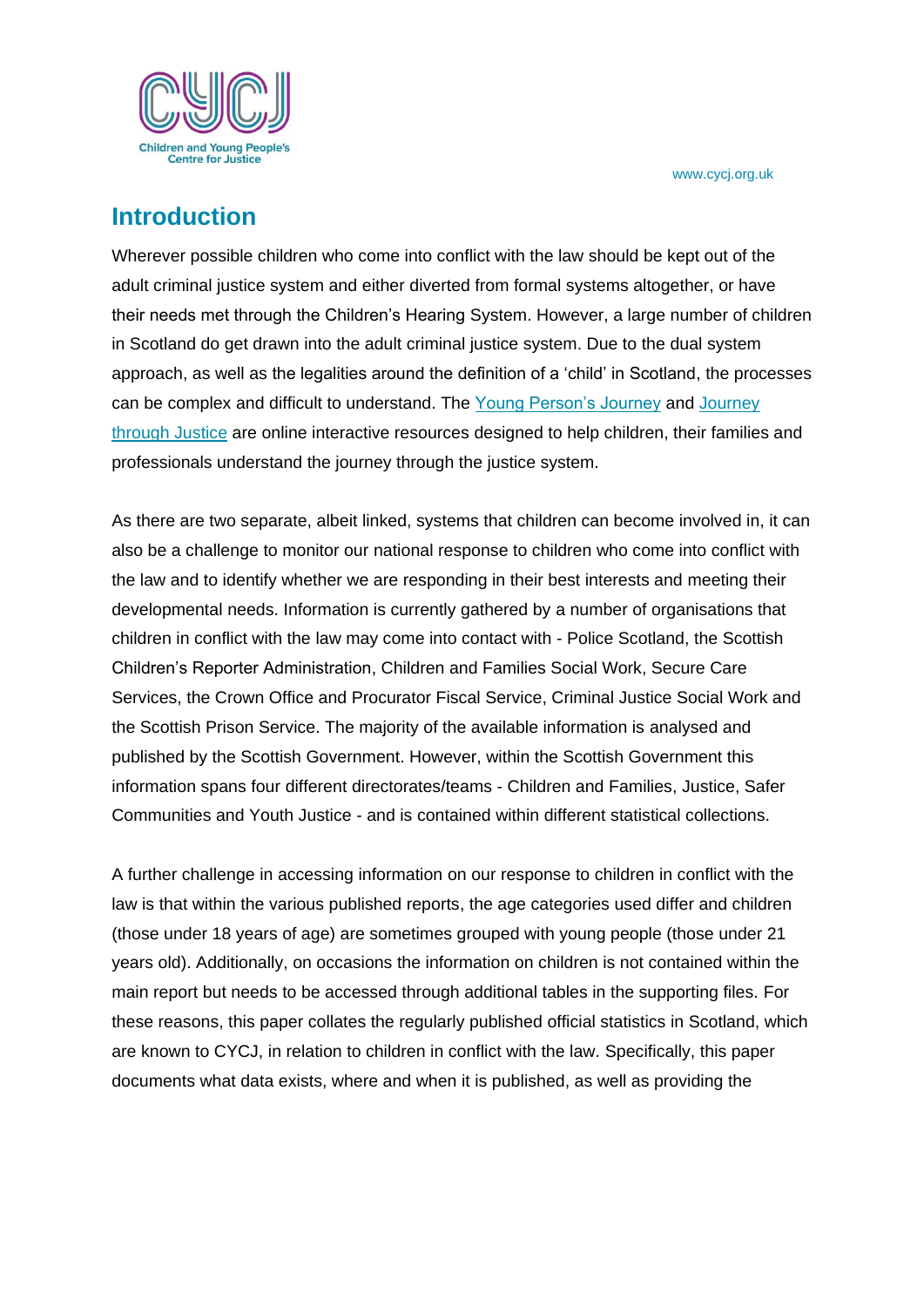

available data for the past five years<sup>1</sup>. Hopefully this will make the information more accessible to individuals and organisations for whom this information is relevant<sup>2</sup>.

# <span id="page-3-0"></span>**Recorded Crime**

## <span id="page-3-1"></span>Scottish Policing Performance Framework Annual Reports

The Scottish Policing Performance Framework Annual Reports used to include information on the number of detected crimes and offences by children and young people. However, since the establishment of Police Scotland and the merger of eight regional police forces, it has not been possible to access a national breakdown of the recorded crimes or offences alleged to have been committed by children. This is due to the crime recording systems used by Police Scotland having no facility whereby the age of the accused at the time of the offence can be easily extracted. The last figures available are therefore from the [2012/13](https://www.webarchive.org.uk/wayback/archive/20150219050932/http:/www.gov.scot/Publications/2013/11/6914/downloads#res437520)  [annual report.](https://www.webarchive.org.uk/wayback/archive/20150219050932/http:/www.gov.scot/Publications/2013/11/6914/downloads#res437520)

## <span id="page-3-2"></span>Recorded Crime Statistics

The Scottish Government's Justice Analytical Services division (JAS) produce statistics on [Recorded Crime in Scotland.](https://www.gov.scot/collections/recorded-crime-in-scotland/) These are split by crime or offence group and by local authority, but not by age. Annual reports are published with the latest [2020-2021](https://www.gov.scot/publications/recorded-crime-scotland-2020-2021/) report being published in September 2021. [The Scottish Crime Recording Board](https://www.gov.scot/groups/scottish-crime-recording-board/) has been set up to support the production of accurate and objective statistics on crime in Scotland and is chaired by JAS. As well as publishing annual National Statistics on recorded crime, a series of monthly Official Statistics were also introduced during the COVID-19 pandemic and a selection of research reports have been produced in recent years. The research reports provide some information in relation to children accused of offences and are detailed below.

[Recorded crime in Scotland: attempted murder and serious assault, 2008-2009 and 2017-](https://www.gov.scot/publications/recorded-crime-scotland-attempted-murder-serious-assault-2008-09-2017-18/) [2018:](https://www.gov.scot/publications/recorded-crime-scotland-attempted-murder-serious-assault-2008-09-2017-18/) This report is based on a random sample of 1,101 police recorded crimes of attempted murder and serious assault (550 from 2008-09 and 551 from 2017-18). The report details

<sup>1</sup> Information from the Scottish Crime and Justice Survey has not been included as it is based on experiences and perceptions rather than children who have come into conflict with the law through detected crime.

<sup>2</sup> This paper is based on the official statistics known to CYCJ and our understanding and interpretation of them. Links are provided to the original data sources where more detailed information can be obtained.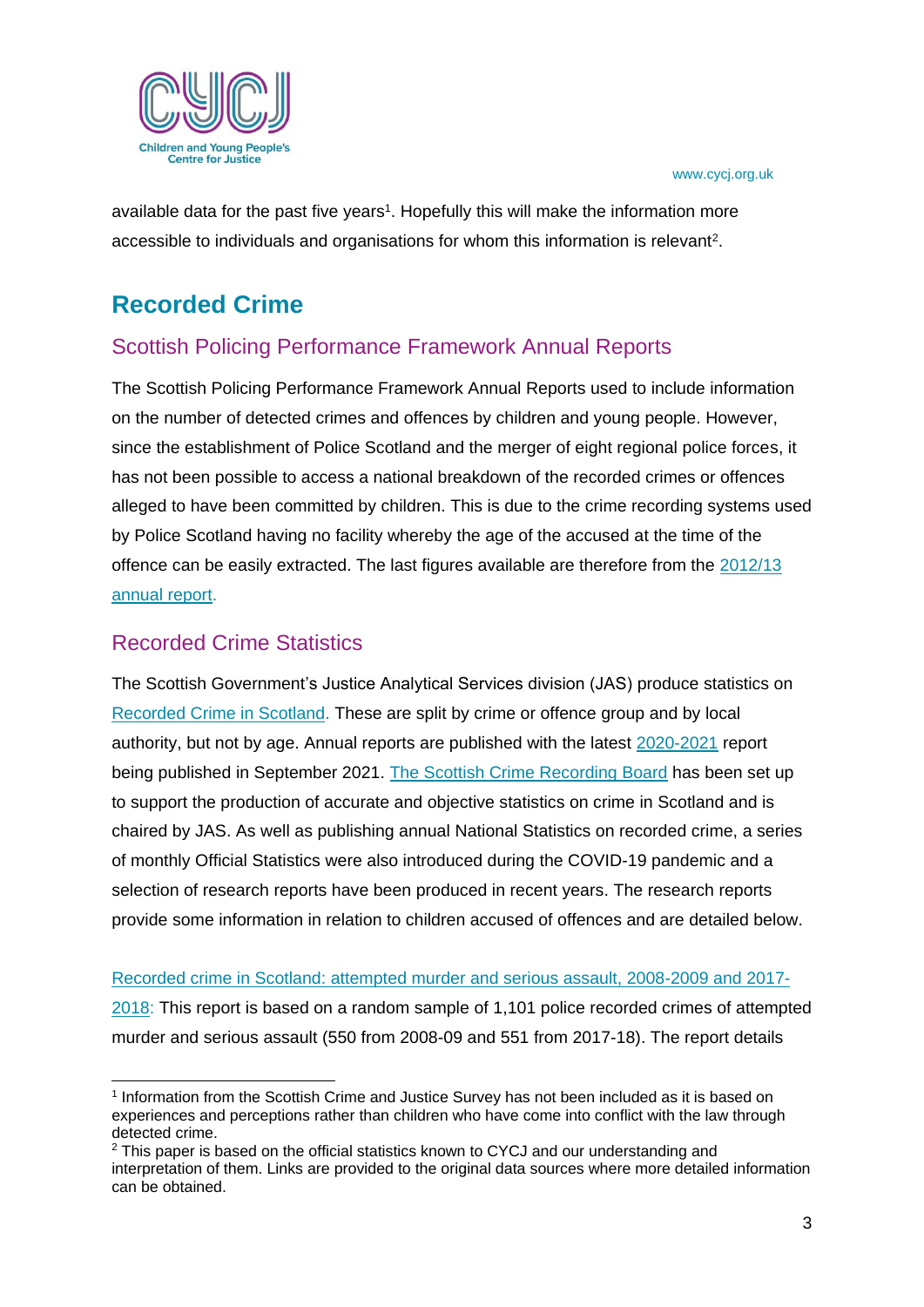

that in 2017-18, 17% of the serious assaults sampled involved at least one teenage perpetrator (aged between 13 and 19 years old) and 1% involved at least one perpetrator under 13 years old.

[Recorded Crime in Scotland: Robbery, 2008-09 and 2017-18:](https://www.gov.scot/publications/recorded-crime-scotland-robbery-2008-09-2017-18/) This report, which provides information on robberies recorded by the police, is based on a sample of police records from 2008-09 and 2017-18. The findings indicate that around one in five robberies (19%) involved at least one teenage perpetrator (13-19 years) in 2017-18.

[Recorded crime in Scotland: 'Other sexual crimes', 2013-2014 and 2016-2017:](https://www.gov.scot/publications/recorded-crime-scotland-sexual-crimes-2013-14-2016-17/) This report, which provides information about 'Other sexual crimes' which have come to the attention of the police, is based on a sample of police records. The research estimates that the increase in sexual crimes over recent years is largely due to growth in cyber-enabled 'Other sexual crimes' such as 'Communicating indecently' and 'Cause to view sexual activity or images'. It reports almost a quarter of cyber enabled crimes of 'Communicating indecently' and 'Cause to view sexual activity or images' had a victim and perpetrator who were both under 16 in 2016-17 (compared to 8% for non-cyber enabled crimes of this type).

[Recorded Crime in Scotland: Handling offensive weapons:](https://www.gov.scot/publications/recorded-crime-scotland-handling-offensive-weapons/) This report provides information on crimes of handling offensive weapons recorded by the police and is based on a random sample of police recorded crimes from April to September 2017. It indicates that around a quarter of perpetrators were teenagers (13-19 years).

[Characteristics of police recorded hate crime in Scotland: study:](https://www.gov.scot/publications/study-characteristics-police-recorded-hate-crime-scotland/) Based on a random sample of police recorded crimes in 2018-19, this report presents findings on the nature of hate aggravated crimes in Scotland. In 2018-19, where hate aggravated crimes did not involve a police officer in the line of duty and a perpetrator was identified, around one in five (22%) had at least one perpetrator under the age of 18<sup>3</sup>.

[Non-Sexual Violence in Scotland:](https://www.gov.scot/publications/non-sexual-violence-scotland/) Published in 2019, this report brings together official data on non-sexual violence from a range of sources in Scotland. Overall, there is evidence of a decrease in non-sexual violence by children and young people, particularly 16-24 year olds.

<sup>&</sup>lt;sup>3</sup> Based on further analysis of the hate crime data.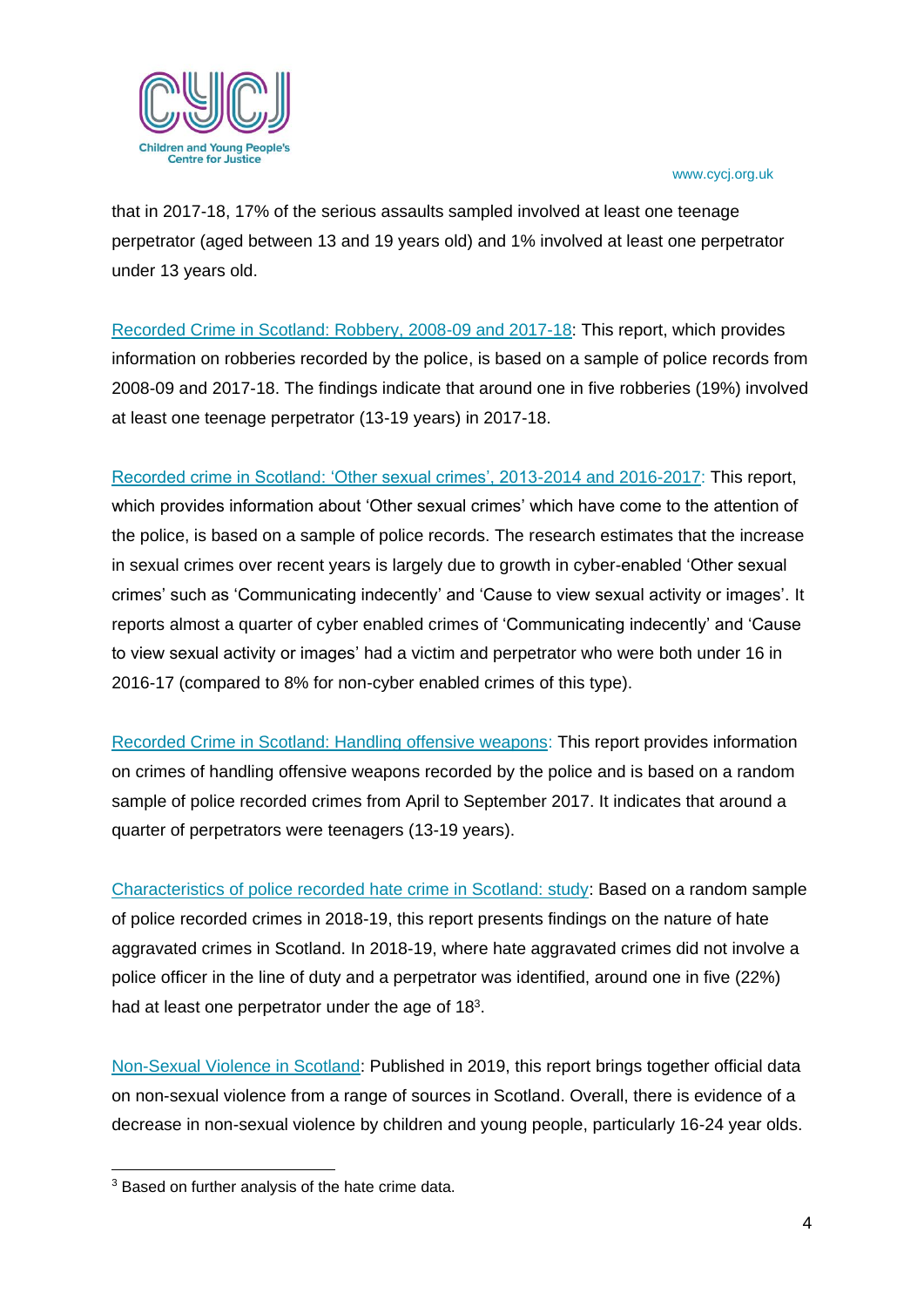

### <span id="page-5-0"></span>Homicide Statistics

This statistical collection provides some information in relation to children accused of homicide. [Homicide in Scotland](https://www.gov.scot/search/?q=homicide+in+scotland&cat=sitesearch) statistics are published by the Scottish Government in October of each year, of which the latest is [Homicide in Scotland 2019-20.](https://www.gov.scot/publications/homicide-scotland-2019-2020/) Based on the police recorded crimes in these publications, the table below documents the number of children and young people accused of homicide over the past five years.

| CHILDREN AND YOUNG PEOPLE ACCUSED OF HOMICIDE |               |         |         |         |         |         |  |  |  |
|-----------------------------------------------|---------------|---------|---------|---------|---------|---------|--|--|--|
| Year                                          |               | 2015-16 | 2016-17 | 2017-18 | 2018-19 | 2019-20 |  |  |  |
| Under 16 years                                | <b>Male</b>   |         |         | ◠       |         |         |  |  |  |
|                                               | <b>Female</b> |         |         |         |         |         |  |  |  |
| 16-20 years                                   | <b>Male</b>   |         | 12      | 10      | 10      |         |  |  |  |
|                                               | Female        |         | 2       |         | ◠       |         |  |  |  |

## <span id="page-5-1"></span>Firearm Offence Statistics

There is also some information available on children from the Crime and offences involving [firearm statistics](https://www.gov.scot/collections/crime-and-offences-involving-firearms-statistics/) collection. These reports provide information on crimes and offences recorded by the police in which a firearm was alleged to have been involved or where a firearm was stolen. The latest publication [Recorded crimes and offences involving firearms:](https://www.gov.scot/publications/recorded-crimes-offences-involving-firearms-scotland-2016-17-2017-18/) [2016-17 and 2017-18 statistics](https://www.gov.scot/publications/recorded-crimes-offences-involving-firearms-scotland-2016-17-2017-18/) was published in April 2019 by JAS. The main body of the report indicates that the main accused was under 16 years old in 12% of cleared up offences involving the use of a firearm (29 out of 241 offences) and that a further 17% of cleared up offences were committed by an accused aged 16 to 20 years (41 offences). In the supporting files the publication tables include further information in relation to children, which is detailed below.

| CHILDREN AND YOUNG PEOPLE ACCUSED IN OFFENCES INVOLVING THE ALLEGED USE<br>OF A FIREARM |               |         |         |         |               |               |  |  |
|-----------------------------------------------------------------------------------------|---------------|---------|---------|---------|---------------|---------------|--|--|
| Year                                                                                    |               | 2015-16 | 2016-17 | 2017-18 | 2018-19       | 2019-20       |  |  |
| Under 16                                                                                | <b>Male</b>   | 38      | 22      | 23      | Not available | Not available |  |  |
| years                                                                                   | <b>Female</b> |         |         | 6       |               |               |  |  |
| 16-20 years                                                                             | <b>Male</b>   | 44      | 39      | 40      |               |               |  |  |
|                                                                                         | <b>Female</b> |         | ◠       |         |               |               |  |  |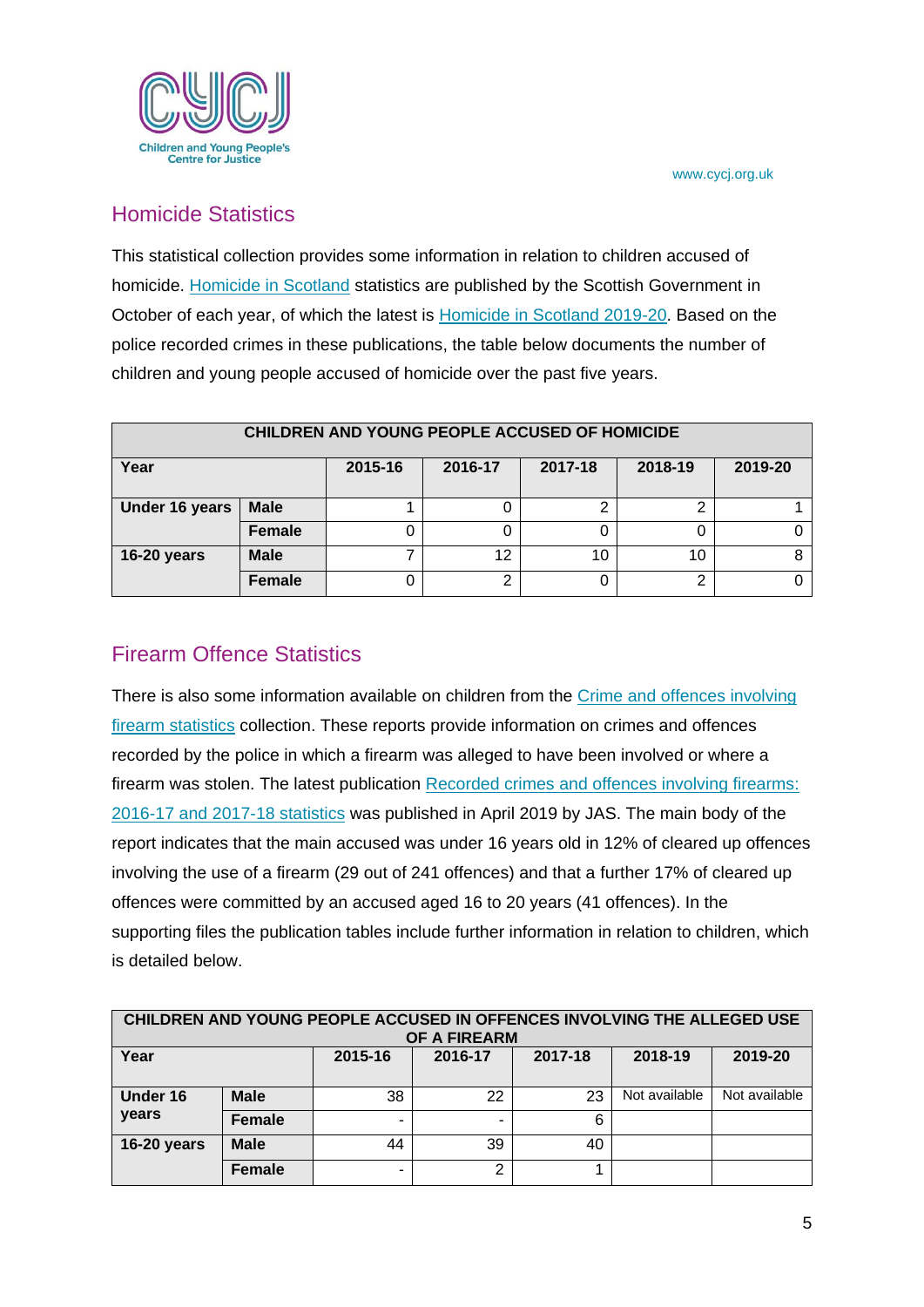

The main firearms recorded in offences involving the alleged use of a firearm in 2017-18 were as follows:

- Under 16 years 27 air weapon, 2 'other'
- 16-20 years 1 shot gun, 2 rifle, 19 air weapon, 6 imitation, 8 unidentified, 5 'other'

It is noted in the report that 2017-18 was the first full reporting year following the introduction of the air weapons licensing legislation in Scotland.

## <span id="page-6-0"></span>Domestic Abuse Statistics

The [Domestic Abuse in Scotland statistics](https://www.gov.scot/collections/domestic-abuse-in-scotland-statistics/) collection also contains information on children. This collection is published by JAS on an annual basis. The latest report [Domestic abuse:](https://www.gov.scot/publications/domestic-abuse-recorded-police-scotland-2020-21/)  [statistics 2020-21](https://www.gov.scot/publications/domestic-abuse-recorded-police-scotland-2020-21/) was published in November 2021. The following information has been taken from this collection of statistical reports to provide a picture of the number of children alleged to have been involved in incidents of domestic abuse over the past five years.

| INCIDENTS OF DOMESTIC ABUSE RECORDED INVOLVING ACCUSED CHILDREN |                                       |         |         |         |         |         |  |  |
|-----------------------------------------------------------------|---------------------------------------|---------|---------|---------|---------|---------|--|--|
| Year                                                            |                                       | 2016-17 | 2017-18 | 2018-19 | 2019-20 | 2020-21 |  |  |
| Under 16 years                                                  | <b>Male</b>                           | 89      | 99      | 119     | 373     | 393     |  |  |
|                                                                 | <b>Female</b>                         | 28      | 17      | 24      | 91      | 76      |  |  |
|                                                                 | Not recorded or<br>other <sup>4</sup> | ◢       |         |         | 1       | 13      |  |  |
| 16-18 years                                                     | <b>Male</b>                           | 1,089   | 909     | 911     | 1,024   | 919     |  |  |
|                                                                 | <b>Female</b>                         | 464     | 317     | 320     | 316     | 333     |  |  |
|                                                                 | Not recorded or<br>other <sup>4</sup> | 4       | 4       |         | 5       | 18      |  |  |

Additionally, data contained in the supporting files indicates that in 2020-21 there were 166 incidents of domestic abuse recorded by the police where both the victim and accused were under the age of 16 years. When the number of incidents where the victim and accused were both under the age of 19 years was calculated, this rose to 992.

<sup>&</sup>lt;sup>4</sup> 'Not recorded or other' includes both incidents where gender has not been recorded and is therefore unknown (almost 100% of Not recorded or other cases) and incidents where the victim or accused was recorded as transgender.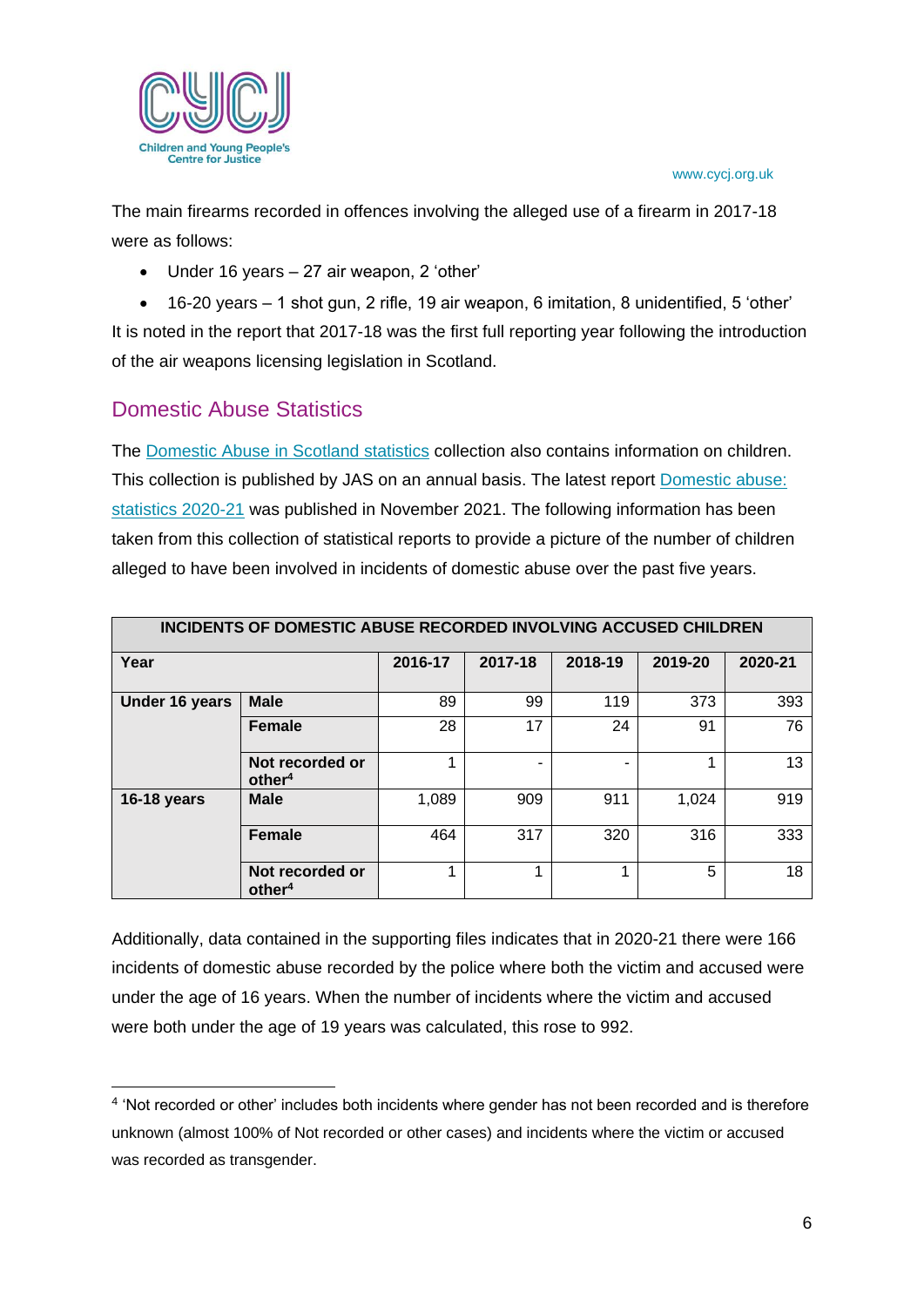

## <span id="page-7-0"></span>Drug Seizures Statistics

The [Drug seizures and offender characteristics statistics](https://www.gov.scot/collections/drug-seizures-and-offender-characteristics/) collection is published by JAS and provides information on drug seizures recorded by the police. The latest report [Drug seizure](https://www.gov.scot/publications/drug-seizures-offender-characteristics-2018-2019-2019-20/)  [and offender characteristics: 2018-2019 and 2019-20](https://www.gov.scot/publications/drug-seizures-offender-characteristics-2018-2019-2019-20/) indicates that children and young people aged 0-19 made up around 15% of individuals accused of drug possession crimes in 2018-19 and 14.5% in 2019-20. No further information about children is provided within this statistical collection.

# <span id="page-7-1"></span>**Scottish Children's Reporter Administration Statistical Analyses**

Where children are alleged to have committed an offence, they can be referred to the Scottish Children's Reporter Administration (SCRA) on offence grounds<sup>5</sup>. SCRA publish [official statistics](https://www.scra.gov.uk/resources_articles_category/official-statistics/) on an annual basis. Information from these official statistics has been drawn together below to provide information for the past five years.

The table below provides information on referrals to the Reporter on offence grounds over the past five years.

| OFFENCE REFERRALS TO THE REPORTER                              |         |         |         |         |         |  |  |  |  |
|----------------------------------------------------------------|---------|---------|---------|---------|---------|--|--|--|--|
| Year                                                           | 2016-17 | 2017-18 | 2018-19 | 2019-20 | 2020-21 |  |  |  |  |
| <b>Total number of offence</b><br>referrals                    | 7,168   | 8,548   | 7,763   | 6,978   | 5,282   |  |  |  |  |
| <b>Total number of children</b><br>referred on offence grounds | 2,995   | 3,060   | 2,824   | 2,840   | 2,207   |  |  |  |  |
| Total number of children with<br>joint reports                 | 1,169   | 1,191   | 1,147   | 1,228   | 1,090   |  |  |  |  |
| Joint report - not in custody                                  | 1,158   | 1,175   | 1.142   | 1,224   | 1,078   |  |  |  |  |
| Joint report - in custody                                      | 34      | 41      | 29      | 45      | 56      |  |  |  |  |

The latest report indicates that in 2020-21, of the 1,090 children who were jointly reported to the Procurator Fiscal (PF) and the Reporter whilst they were not in custody, where the PF

<sup>5</sup> Children aged 8-17 years were able to be referred to the Reporter on offence grounds until November 2019. However, with the raising of the age of criminal responsibility to 12 years in Scotland children under 12 are no longer referred on offence grounds.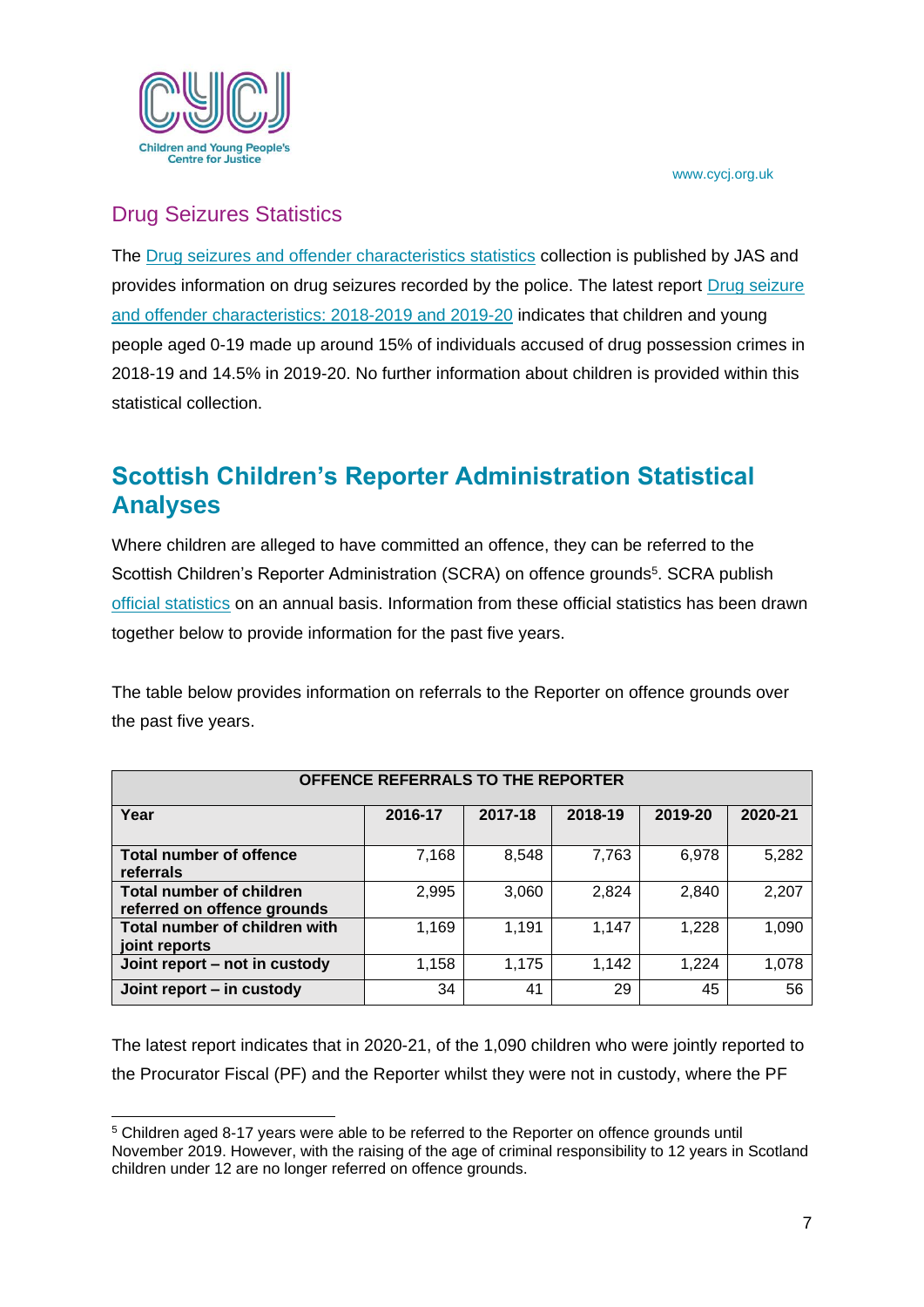

had made a decision, 71.7% of cases were subsequently referred to the Reporter. In contrast, of the 56 children where joint reports were made whilst they were in custody, where the PF had made a decision, 77.6% were retained by the PF.

In 2020-21, there were 2,207 children referred to the Reporter on offence grounds. They were referred for 9,142 alleged offences. The following table shows the number of alleged offences over the past five years broken down by police crime grouping.

| NUMBER OF ALLEGED OFFENCES BY 8-17 YEAR OLDS REFERRED TO THE REPORTER |         |         |         |         |         |
|-----------------------------------------------------------------------|---------|---------|---------|---------|---------|
| Year                                                                  | 2016-17 | 2017-18 | 2018-19 | 2019-20 | 2020-21 |
| Non-sexual                                                            | 186     | 215     | 183     | 226     | 167     |
| crimes of                                                             |         |         |         |         |         |
| violence                                                              |         |         |         |         |         |
| <b>Sexual crimes</b>                                                  | 380     | 422     | 482     | 479     | 381     |
| <b>Crimes of</b>                                                      | 2,049   | 2,837   | 2,487   | 1,953   | 1,260   |
| dishonesty                                                            |         |         |         |         |         |
| Fire-raising,                                                         | 2,318   | 2,337   | 2,044   | 1,769   | 1,339   |
| vandalism etc.                                                        |         |         |         |         |         |
| <b>Other crimes</b>                                                   | 1,140   | 1,355   | 1,302   | 1,461   | 1,075   |
| <b>Miscellaneous</b>                                                  | 5,990   | 7,134   | 6,864   | 6,370   | 4,600   |
| <b>offences</b>                                                       |         |         |         |         |         |
| <b>Motor vehicle</b>                                                  | 352     | 315     | 278     | 299     | 320     |
| offences                                                              |         |         |         |         |         |
| <b>Total alleged</b>                                                  | 12,415  | 14,615  | 13,635  | 12,557  | 9,142   |
| offences                                                              |         |         |         |         |         |

The report indicates that within these groupings, the most common types of alleged offences were threatening or abusive behaviour, assault, and vandalism.

The table overleaf provides information on Reporter decisions in relation to children referred on offence grounds for the past five years.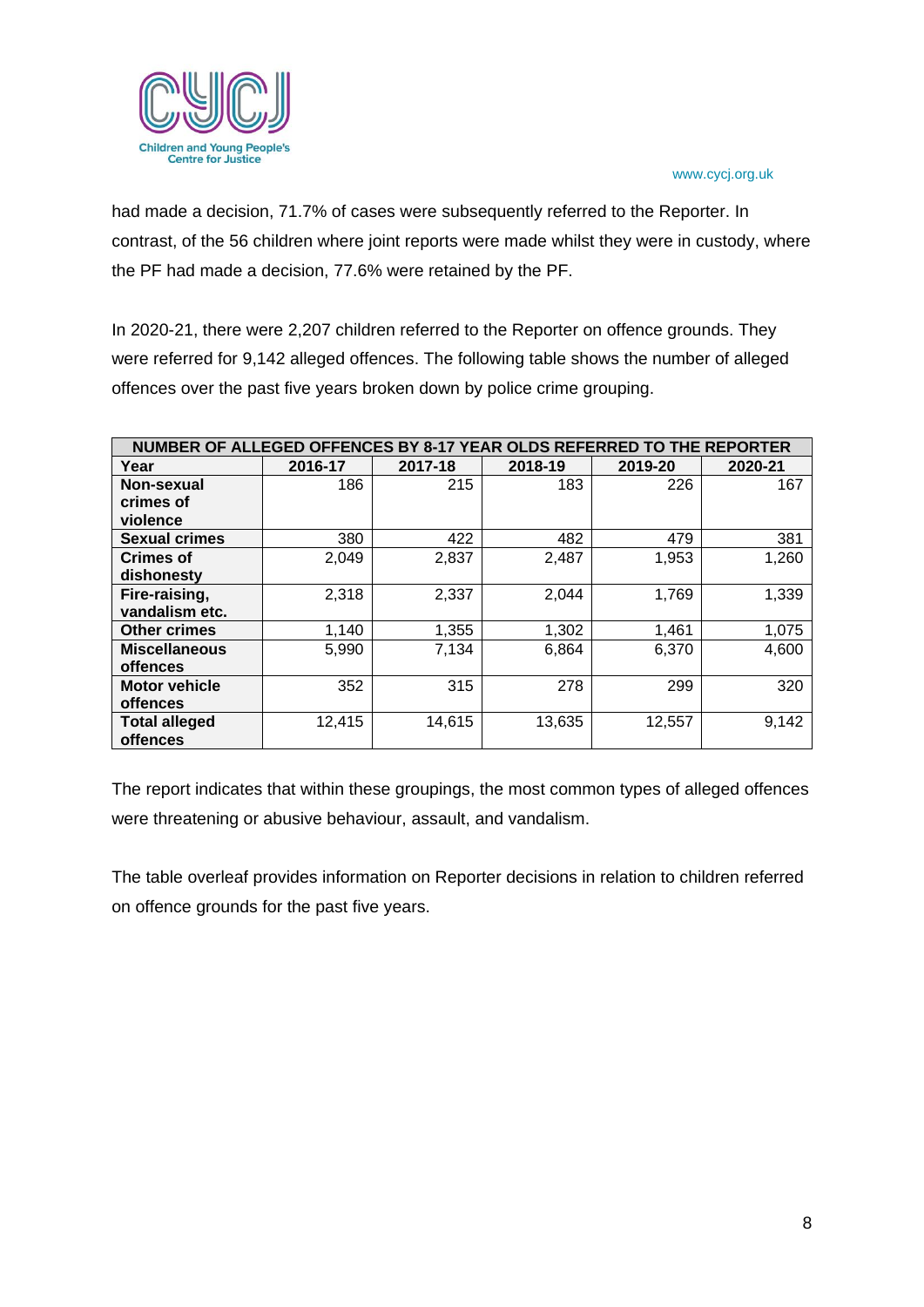

| NUMBER OF CHILDREN REFERRED ON OFFENCE GROUNDS WITH REPORTER<br><b>DECISIONS, BY DECISION*</b> |         |                                                                                                  |                                        |       |       |  |  |  |  |  |  |  |
|------------------------------------------------------------------------------------------------|---------|--------------------------------------------------------------------------------------------------|----------------------------------------|-------|-------|--|--|--|--|--|--|--|
| Year                                                                                           | 2016-17 | 2019-20<br>2017-18<br>2018-19<br>2019-20                                                         |                                        |       |       |  |  |  |  |  |  |  |
| Arrange a Children's<br>Hearing (on new<br>grounds)                                            | 276     | 199                                                                                              | 168                                    | 155   | 79    |  |  |  |  |  |  |  |
| No Hearing - CSO not<br>necessary                                                              | 1,197   | 1,182                                                                                            | 1,090                                  | 1,219 | 831   |  |  |  |  |  |  |  |
| No Hearing - CSO not<br>necessary and refer to<br>LA                                           | 650     | 745                                                                                              | 707                                    | 696   | 533   |  |  |  |  |  |  |  |
| No Hearing - Current<br>order/measures<br>sufficient                                           | 1,247   | 1,330                                                                                            | 1,213                                  | 1,158 | 883   |  |  |  |  |  |  |  |
| No Hearing -<br><b>Insufficient evidence</b>                                                   | 224     | 225                                                                                              | 229                                    | 178   | 131   |  |  |  |  |  |  |  |
| No Hearing -<br><b>Insufficient evidence</b><br>and refer to LA                                |         | New recording system has been introduced - this is not<br>a category recorded on previous system |                                        |       |       |  |  |  |  |  |  |  |
| No jurisdiction                                                                                |         | New recording system has been introduced – this is not                                           | a category recorded on previous system |       | 10    |  |  |  |  |  |  |  |
| <b>Total</b>                                                                                   | 2,938   | 3,030                                                                                            | 2,829                                  | 2,844 | 2,124 |  |  |  |  |  |  |  |

\*Data in this table relates to cases decided in the year group as opposed to referrals received in it. \*\*The totals do not equal the sums as children can be referred more than once in the year and may have multiple Reporter decisions. The totals count each child once.

\*\*\*Please note that prior to 2017/18, the non-offence offence split was calculated using the referral category (offence or non-offence). Further analysis has shown that it is more accurate to use the ground of referral, especially for decisions on offence grounds.

The information provided in the table below details the number of secure authorisations made by Children's Hearings over the past five years. It should be noted that not all children with secure authorisations will have been referred on offence grounds and not all authorisations will necessarily have been implemented.

| <b>SECURE AUTHORISATIONS MADE BY CHILDREN'S HEARINGS</b>                                                            |         |         |         |         |         |  |  |  |  |
|---------------------------------------------------------------------------------------------------------------------|---------|---------|---------|---------|---------|--|--|--|--|
| Year                                                                                                                | 2016-17 | 2017-18 | 2018-19 | 2019-20 | 2019-20 |  |  |  |  |
| Number of children with secure<br>authorisations made by hearings<br>within interim orders                          | 120     | 114     | 116     | 97      | 73      |  |  |  |  |
| Number of children with secure<br>authorisations made by hearings<br>within Compulsory Supervision<br><b>Orders</b> | 99      | 98      | 97      | 96      | 69      |  |  |  |  |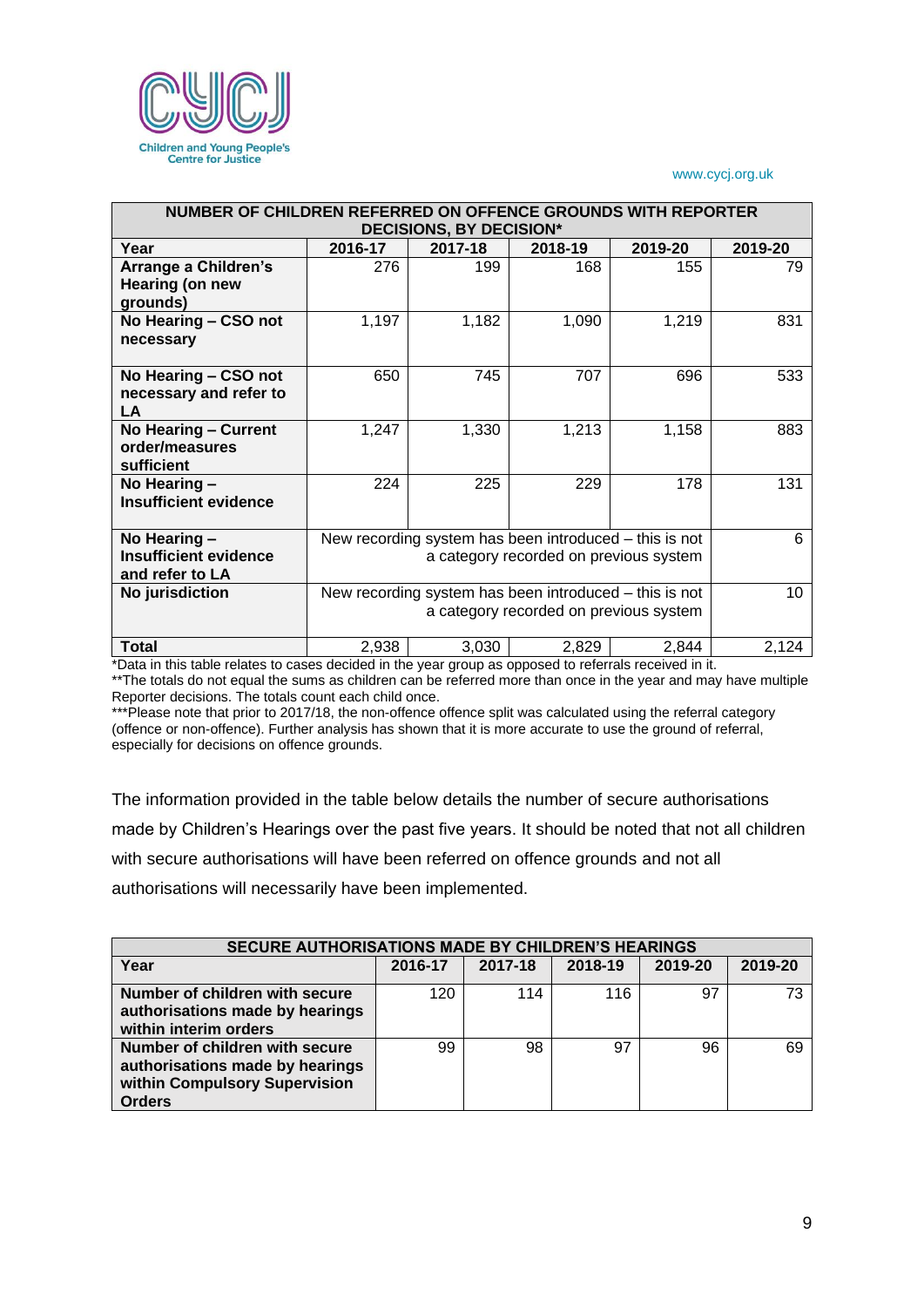

# <span id="page-10-0"></span>**Children's Social Work Statistics**

[Children's Social Work Statistics](https://www.gov.scot/collections/childrens-social-work/) are published on an annual basis by the Scottish Government Children and Families Directorate. They are published in March each year and provide information on looked after children, children on the child protection register and children in secure accommodation.

The following two tables are taken directly from [Children's Social Work Statistics: 2020-21](https://www.gov.scot/publications/childrens-social-work-statistics-scotland-2020-21/) and provide the information known about the capacity of secure care accommodation and about children in secure care accommodation over the past eight years. It should be noted that not all children are accommodated in secure care due to coming into conflict with the law.

|                                    |      |      |      |      |      |      |      |      | $\%$    |
|------------------------------------|------|------|------|------|------|------|------|------|---------|
|                                    |      |      |      |      |      |      |      |      | change  |
|                                    | 2014 | 2015 | 2016 | 2017 | 2018 | 2019 | 2020 | 2021 | 2020-21 |
| Places at year end                 | 90   | 90   | 90   | 84   | 84   | 84   | 84   | 84   | 0%      |
| Admissions during the year         | 232  | 249  | 256  | 248  | 210  | 217  | 194  | 177  | $-9%$   |
| Discharges during the year         | 226  | 245  | 253  | 257  | 213  | 210  | 194  | 178  | -8%     |
| Average number of residents        |      |      |      |      |      |      |      |      |         |
| during the year                    | 74   | 82   | 85   | 76   | 80   | 79   | 82   | 76   | $-7%$   |
| <b>Residents from within</b>       |      |      |      |      |      |      |      |      |         |
| Scotland                           | 67   | 76   | 72   | 56   | 45   | 53   | 53   | 47   | $-11%$  |
| <b>Residents from outside</b>      |      |      |      |      |      |      |      |      |         |
| Scotland                           | 7    | 6    | 13   | 19   | 35   | 26   | 28   | 29   | 4%      |
| Minimum number of residents        |      |      |      |      |      |      |      |      |         |
| during the year                    | 60   | 71   | 77   | 67   | 73   | 71   | 75   | 64   | $-15%$  |
| Maximum number of residents        |      |      |      |      |      |      |      |      |         |
| during the year <sup>[1]</sup>     | 84   | 89   | 90   | 87   | 86   | 88   | 88   | 84   | -5%     |
| Number of nights emergency         |      |      |      |      |      |      |      |      |         |
| and short term beds used           |      |      |      |      |      |      |      |      |         |
| during the year <sup>[2],[3]</sup> | 5    | 146  | 50   | 90   | 284  | 398  | 209  | 40   | $-81%$  |
| Number of residents                |      |      |      |      |      |      |      |      |         |
| emergency and short term           |      |      |      |      |      |      |      |      |         |
| beds used for during the           |      |      |      |      |      |      |      |      |         |
| year[2],[3]                        | 3    | 13   | 11   | 25   | 42   | 55   | 28   | 17   | $-39%$  |

#### Table 3.2: Secure care accommodation capacity<sup>[1]</sup> and usage, 2014-2021

[1] Capacity: Young people can be admitted and discharged more than once during the year.

[2] Four units reported having at least one emergency/ short term bed: Rossie School; Good

Shepherd; Kibble; and St. Mary's Kenmure (see background notes for definition of an emergency bed).

[3] The large drop in the use of emergency beds may have partly been due to a decrease in average occupancy rates and/or impacts of COVID-19.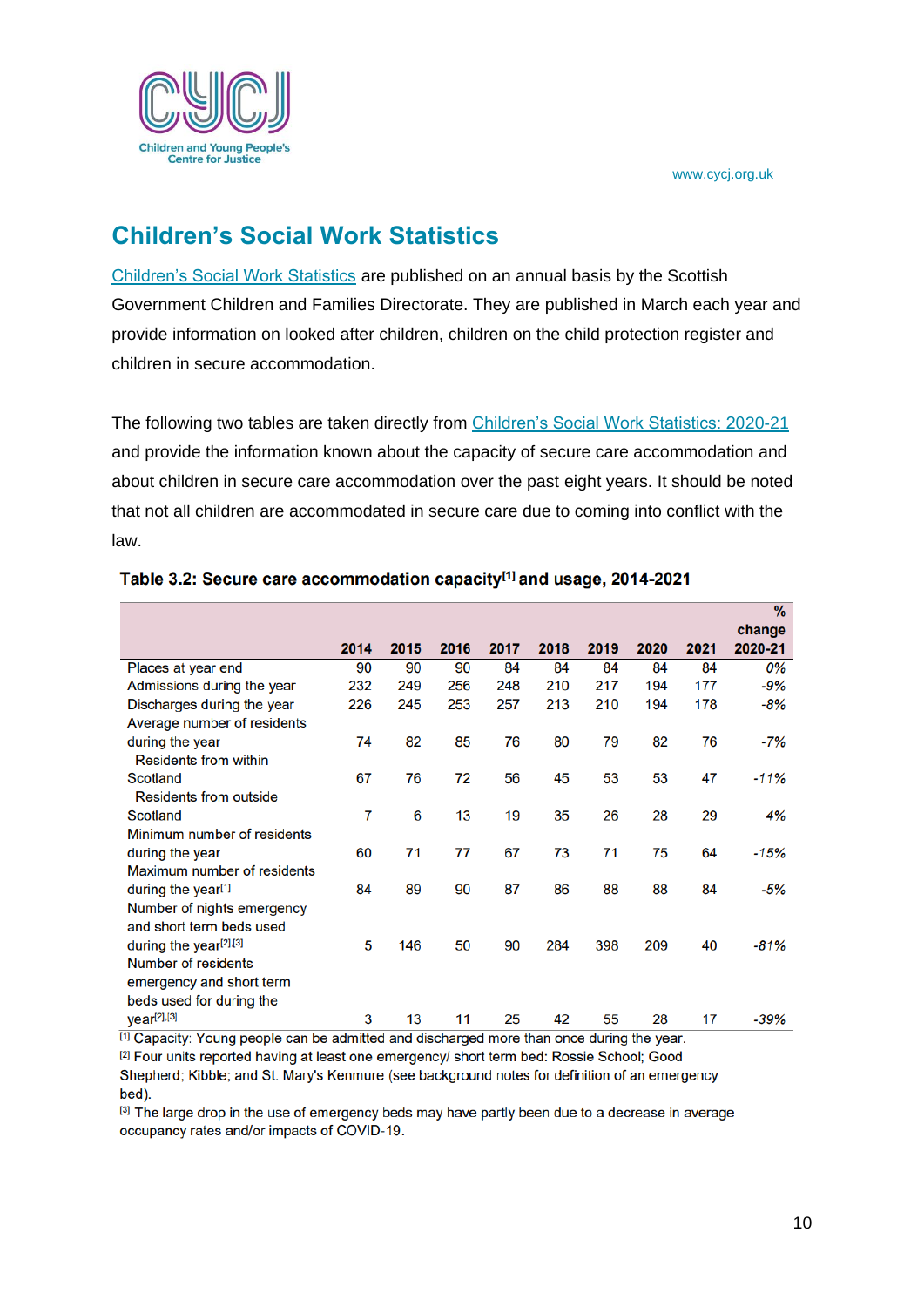

#### Table 3.3: Young people in secure care accommodation by sex, age, disability and length of stay, 2014-2021[1]

|                                  |      |                          |      |      |      |      |      |         | $%$ of<br>2021 |
|----------------------------------|------|--------------------------|------|------|------|------|------|---------|----------------|
|                                  | 2014 | 2015                     | 2016 | 2017 | 2018 | 2019 | 2020 | 2021    | total          |
| Sex of residents <sup>[2]</sup>  |      |                          |      |      |      |      |      |         |                |
| Male                             | 52   | 59                       | 65   | 46   | 39   | 60   | 44   | 44      | 56%            |
| Female                           | 29   | 26                       | 23   | 34   | 43   | 24   | 37   | 34      | 44%            |
| <b>Age of Residents</b>          |      |                          |      |      |      |      |      |         |                |
| 13 years old or under            | 5    | 7                        | 9    | 14   | 12   | *    | 5    | 9       | 12%            |
| 14 years                         | 12   | 18                       | 18   | 18   | 18   | *    | 13   | 13      | 17%            |
| 15 years                         | 31   | 28                       | 27   | 26   | 25   | 21   | 26   | 16      | 21%            |
| 16 years or over                 | 33   | 32                       | 34   | 22   | 27   | 55   | 37   | 40      | 51%            |
| <b>Residents with disability</b> |      |                          |      |      |      |      |      |         |                |
| Yes                              |      | -                        | 34   | 27   | 39   | 27   | 7    | 18      | 23%            |
| No/unknown                       |      | $\overline{\phantom{0}}$ | 54   | 53   | 43   | 57   | 74   | 60      | 77%            |
| Length of stay of residents at   |      |                          |      |      |      |      |      |         |                |
| year end                         |      |                          |      |      |      |      |      |         |                |
| Less than 1 month                | 13   | 17                       | 20   | 26   | 10   | 21   | 17   | 17      | 22%            |
| 1 month to under 2 months        | 14   | 16                       | 14   | 13   | 14   | 16   | 14   | 10      | 13%            |
| 2 months to under 3 months       | 14   | 13                       | 14   | 12   | 13   | 9    | 6    | 5       | 6%             |
| 3 months to under 6 months       | 23   | 26                       | 24   | 25   | 27   | 22   | 18   | 29      | 37%            |
| 6 months to under 1 year         | 9    | $\ast$                   | 10   | *    | 14   | 11   | 16   | 14      | 18%            |
| 1 year or more                   | 8    | $\ast$                   | 6    | *    | 0    | 5    | *    | $\star$ |                |
| <b>Total</b>                     | 81   | 85                       | 88   | 80   | 82   | 84   | 81   | 78      | 100%           |

[1] As at 31 July of each year.

[2] Trans, intersex and non-binary individuals are grouped with males for the purposes of maintaining confidentiality.

\* Cells represent numbers that are suppressed to maintain confidentiality.

The information in the following three tables is not contained within the main body of the Children's Social Work Statistics reports but has been obtained from the data provided in the Children's Social Work Statistics - Revised Additional Tables for the past five years. Further detail broken down by gender can be found in the additional tables. There is also information in the additional tables on the number and rates of children admitted to secure care accommodation by local authority.

|                                            | <b>Placement prior to admission</b> |          |          |          |         |
|--------------------------------------------|-------------------------------------|----------|----------|----------|---------|
| Year                                       | 201                                 | 201<br>8 | 201<br>9 | 202<br>0 | 202     |
| <b>Parental home, Relatives or Friends</b> | 43                                  | 31       | 50       | 58       | 39      |
| <b>Foster Care or Children's Home</b>      | 100                                 | 65       | 39       | 39       | 35      |
| <b>Residential School</b>                  | 51                                  | 64       | 66       | 64       | 59      |
| <b>Young Offenders Institute or Prison</b> | $\star$                             | $\star$  | 6        | $\star$  | $\star$ |
| <b>Secure Accommodation</b>                | 22                                  | $\star$  | $\star$  | $\star$  | $\star$ |
| Other                                      | 29                                  | 21       | 30       | 26       | 27      |
| <b>Unknown</b>                             | 0                                   | 15       | $\star$  | $\star$  | $\star$ |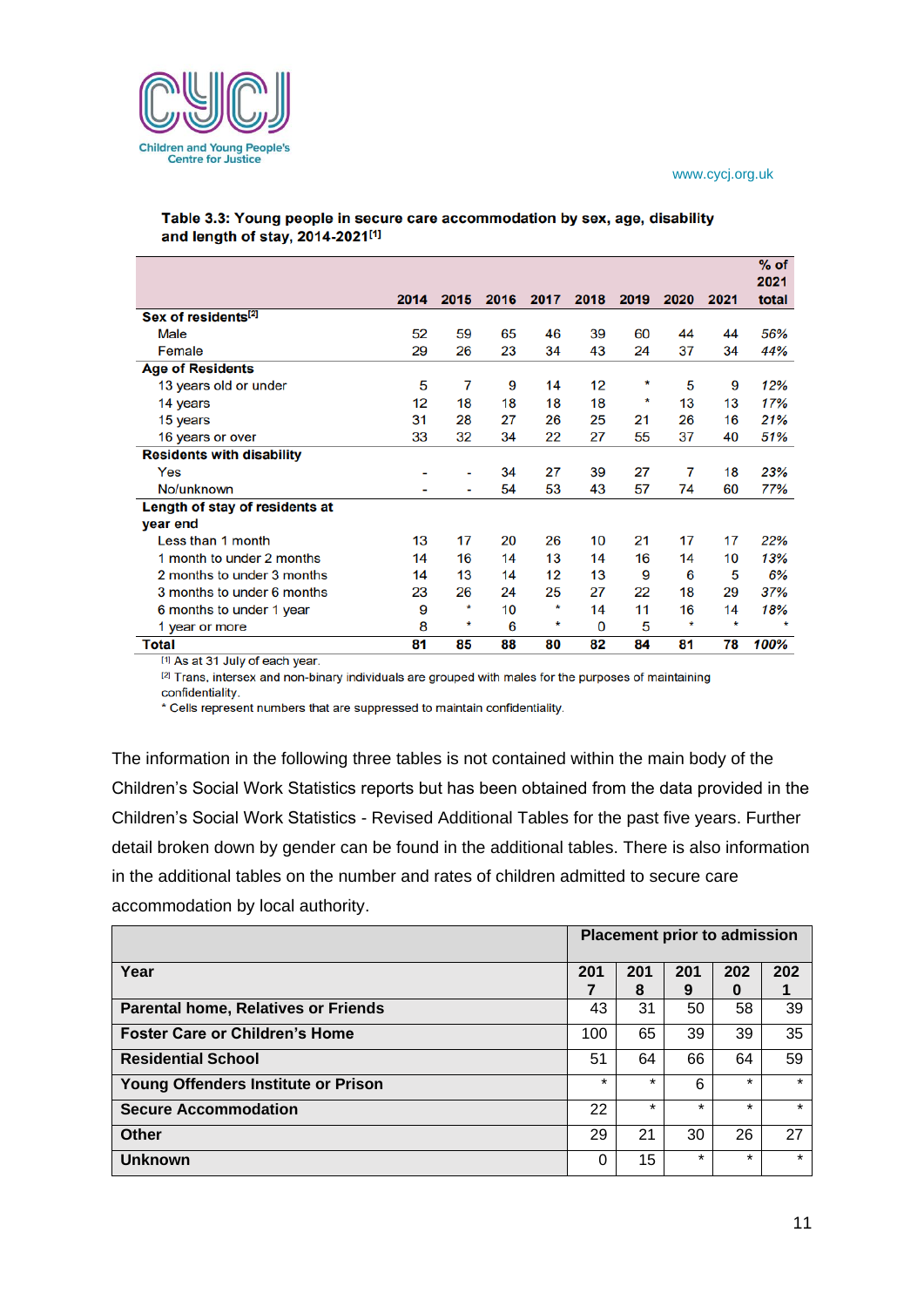

|                                                                            |          |          |          | <b>Legal reason for admissions</b> |         |
|----------------------------------------------------------------------------|----------|----------|----------|------------------------------------|---------|
| Year                                                                       | 201<br>7 | 201<br>8 | 201<br>9 | 202<br>0                           | 202     |
| <b>Section 44 (1)</b>                                                      | $\star$  | 0        | 7        | 0                                  | 0       |
| <b>Section 205</b>                                                         | $\Omega$ | 0        | $\star$  | 0                                  | 0       |
| <b>Section 208</b>                                                         | $\star$  | $\star$  | $\star$  | $\star$                            | $\star$ |
| <b>Section 143</b>                                                         | 13       | $\star$  | 21       | 22                                 | 5       |
| <b>Compulsory Supervision Order</b>                                        | 9        | 7        | $\star$  | 17                                 | 10      |
| <b>Interim Supervision Order</b>                                           | 18       | 17       | 34       | 18                                 | 11      |
| Committal to place of safety or temporary detention -<br><b>Section 51</b> | 43       | 7        | 19       | 32                                 | 32      |
| Pending a decision by the Reporter                                         | 83       | 88       | 74       | 44                                 | 60      |
| <b>Other</b>                                                               | 76       | 71       | 52       | 57                                 | 55      |
| <b>Unknown</b>                                                             | 0        | 12       | $\star$  | $\star$                            | $\star$ |

|                                            | <b>Destination on discharge</b> |      |      |         |      |  |  |
|--------------------------------------------|---------------------------------|------|------|---------|------|--|--|
| Year                                       | 2017                            | 2018 | 2019 | 2020    | 2021 |  |  |
| <b>Parental home, Relatives or Friends</b> | 45                              | 38   | 50   | 59      | 42   |  |  |
| <b>Foster Care or Children's Home</b>      | 59                              | 33   | 29   | 35      | 25   |  |  |
| <b>Residential School</b>                  | 56                              | 53   | 55   | 47      | 56   |  |  |
| <b>Young Offenders Institute or Prison</b> | 7                               | 6    | 4    | 5       |      |  |  |
| <b>Secure Care</b>                         | 24                              | 13   | 17   | $\star$ | 8    |  |  |
| <b>Other</b>                               | 61                              | 53   | 49   | 41      | 36   |  |  |
| <b>Unknown</b>                             | 5                               | 13   | 6    | $\star$ |      |  |  |

It is noted that 'Other' placement may include supported accommodation, independent living, hospital, assessment centre and close support.

# <span id="page-12-0"></span>**Criminal Proceedings**

JAS publish information on [Criminal Proceedings in Scotland.](https://www.gov.scot/collections/criminal-proceedings-in-scotland/) These are published on an annual basis, the latest of which is the [2019-20](https://www.gov.scot/publications/criminal-proceedings-scotland-2019-20/) report. The reports provide statistics on criminal proceedings concluded in Scottish courts as well as on a range of measures available as alternatives to prosecution issued by both the police and Crown Office and Procurator Fiscal Service. Although the reports provide information on age, the youngest age grouping in the main body of the reports is under 21 years, so children are not separated out. The exception to this is the reporting on Restorative Justice Warnings and Early and Effective Intervention which are police disposals available only for eight to 17 year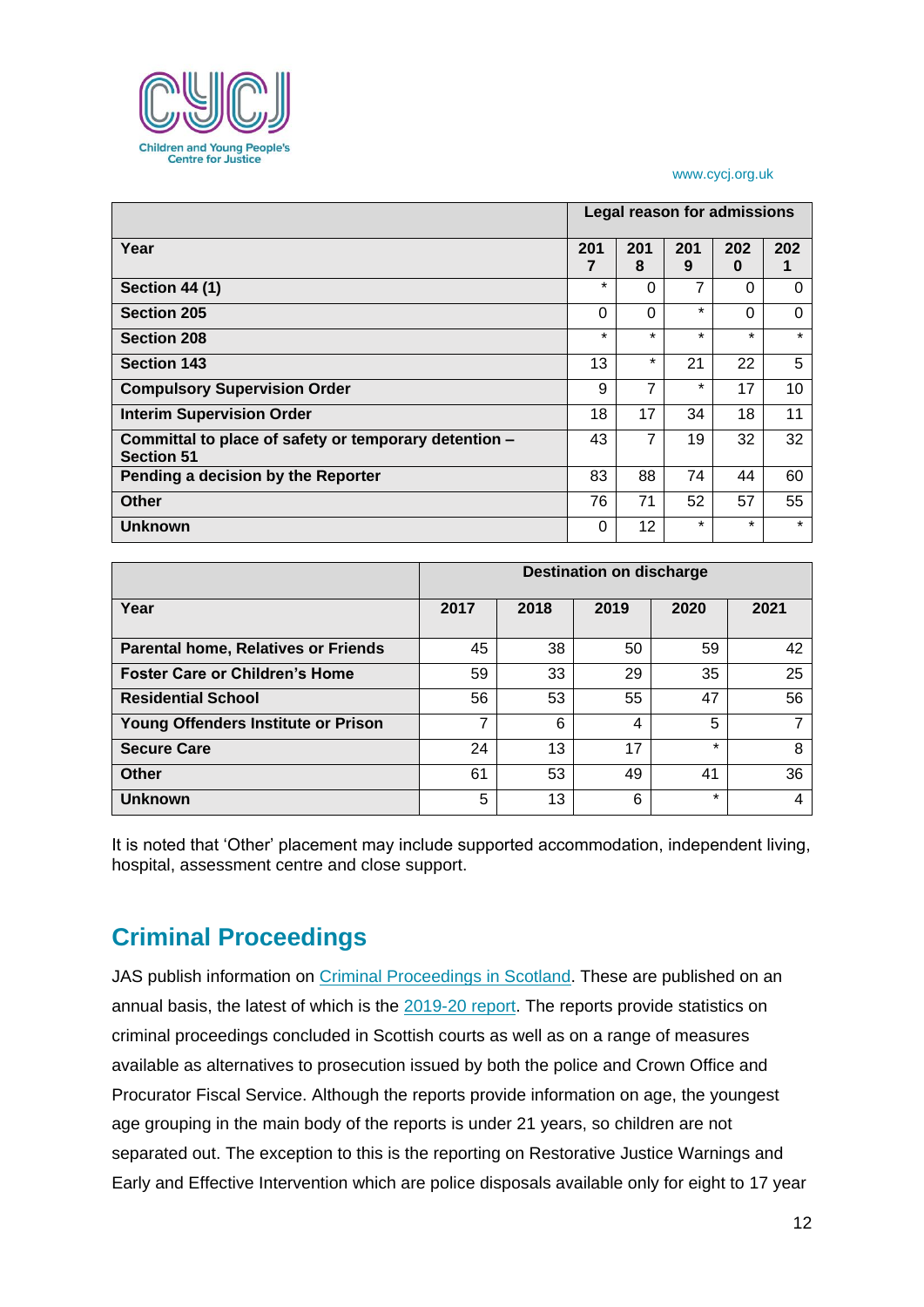

olds. The tables in the appendices include some limited information on children under 16 years and on 16-17 year olds.

However, in the supporting files there is an [additional table for youth convictions](https://www.gov.scot/binaries/content/documents/govscot/publications/statistics/2021/05/criminal-proceedings-scotland-2019-20/documents/youth-convictions-tables/youth-convictions-tables/govscot%3Adocument/youth-convictions-tables.xlsx) which provides some information on 12-17 year olds, including by local authority area. Based on this additional information, details of non-court disposals and court proceedings are provided below.

#### <span id="page-13-0"></span>Non-court disposals

In Scotland, there are a number of non-court disposals that can be utilised for children where police have reason to believe that they have committed an offence and meet the necessary criteria. The use of these disposals for 12-17 year olds over the past five years (taken from the [additional table for youth convictions\)](https://www.gov.scot/binaries/content/documents/govscot/publications/statistics/2021/05/criminal-proceedings-scotland-2019-20/documents/youth-convictions-tables/youth-convictions-tables/govscot%3Adocument/youth-convictions-tables.xlsx) is detailed in the table below. It should be noted that Recorded Police Warning's (RPW) and Antisocial Behaviour Fixed Penalty Notices (ASBFPN) cannot be issued to children under the age of 16 or to children aged 16 or 17 who are subject to a Compulsory Supervision Order.

| <b>12-17 YEAR OLDS RECEIVING NON-COURT DISPOSALS</b> |         |         |         |         |         |  |  |  |  |
|------------------------------------------------------|---------|---------|---------|---------|---------|--|--|--|--|
| Year                                                 | 2015-16 | 2016-17 | 2017-18 | 2018-19 | 2019-20 |  |  |  |  |
| <b>ASBFPN*</b>                                       | 1,876   | 831     | 529     | 465     | 375     |  |  |  |  |
| <b>Other Police Disposal</b>                         | 614     | 501     | 500     | 359     | 415     |  |  |  |  |
| <b>Early and Effective Intervention</b>              | 5,945   | 5,468   | 5,110   | 4,259   | 4,245   |  |  |  |  |
| <b>Recorded Police Warning</b>                       | 464     | 2,023   | 1,718   | 1,974   | 1,822   |  |  |  |  |
| <b>COPFS** Disposals</b>                             | 1,242   | 602     | 630     | 387     | 368     |  |  |  |  |
| All                                                  | 10,141  | 9,425   | 8,487   | 7,444   | 7,225   |  |  |  |  |

\*ASBFPN = Antisocial behaviour fixed penalty notice; \*\*COPFS = Crown Office and Procurator Fiscal Service

## <span id="page-13-1"></span>Court proceedings and outcomes

In Scotland, children aged 12 years and over can be prosecuted in the criminal justice system. The table below (taken from the [additional table for youth convictions\)](https://www.gov.scot/binaries/content/documents/govscot/publications/statistics/2021/05/criminal-proceedings-scotland-2019-20/documents/youth-convictions-tables/youth-convictions-tables/govscot%3Adocument/youth-convictions-tables.xlsx) shows the number of 12-17 year old children proceeded against in court by offence/crime type over the past five years.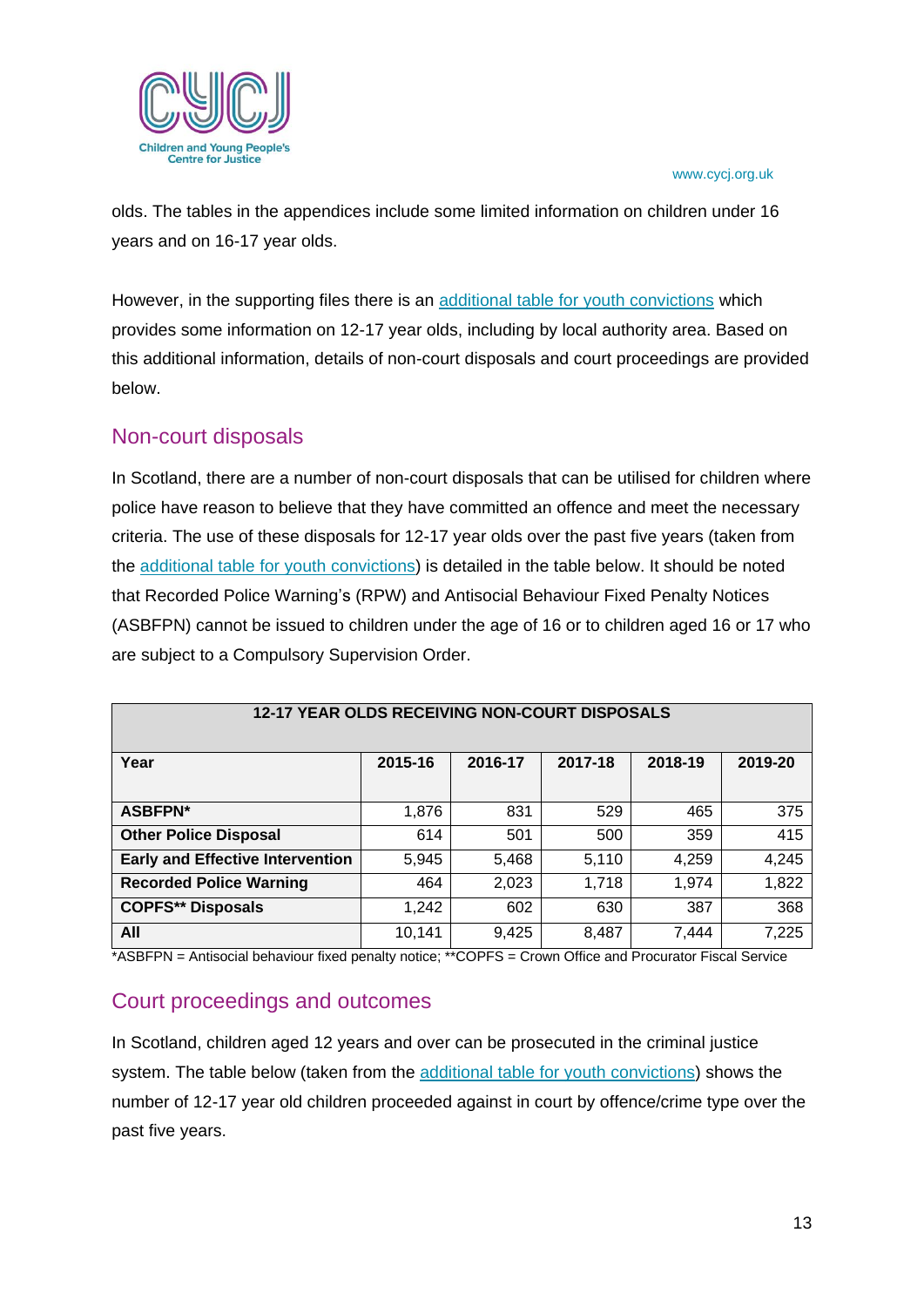

| <b>12-17 YEAR OLD CHILDREN PROCEEEDED AGAINST IN COURT</b> |         |         |         |         |         |  |  |  |  |  |
|------------------------------------------------------------|---------|---------|---------|---------|---------|--|--|--|--|--|
| Year                                                       | 2015-16 | 2016-17 | 2017-18 | 2018-19 | 2019-20 |  |  |  |  |  |
| Non-sexual crimes of violence                              | 110     | 121     | 114     | 109     | 104     |  |  |  |  |  |
| <b>Sexual crimes</b>                                       | 63      | 30      | 44      | 39      | 29      |  |  |  |  |  |
| <b>Crimes of dishonesty</b>                                | 304     | 280     | 193     | 223     | 142     |  |  |  |  |  |
| Fire-raising, vandalism, etc.                              | 136     | 104     | 91      | 142     | 77      |  |  |  |  |  |
| <b>Other crimes</b>                                        | 573     | 549     | 441     | 371     | 317     |  |  |  |  |  |
| <b>Miscellaneous offences</b>                              | 831     | 768     | 683     | 533     | 391     |  |  |  |  |  |
| <b>Motor vehicle offences</b>                              | 189     | 220     | 206     | 168     | 148     |  |  |  |  |  |
| All crimes and offences                                    | 2,206   | 2,072   | 1,772   | 1,585   | 1,208   |  |  |  |  |  |

The table below shows the outcomes for 12-17 year olds proceeded against in court over the past five years (more detailed information can be found in the additional table for youth [convictions\)](https://www.gov.scot/binaries/content/documents/govscot/publications/statistics/2021/05/criminal-proceedings-scotland-2019-20/documents/youth-convictions-tables/youth-convictions-tables/govscot%3Adocument/youth-convictions-tables.xlsx).

| 12-17 YEAR OLDS PROCEEDED AGAINST IN COURT BY OUTCOME OF COURT<br><b>PROCEEDINGS</b> |         |         |         |         |         |  |  |  |  |
|--------------------------------------------------------------------------------------|---------|---------|---------|---------|---------|--|--|--|--|
| <b>Outcome</b>                                                                       | 2015-16 | 2016-17 | 2017-18 | 2018-19 | 2019-20 |  |  |  |  |
| Not guilty                                                                           | 405     | 342     | 283     | 252     | 199     |  |  |  |  |
| <b>Other Sentence*</b>                                                               | 468     | 419     | 403     | 374     | 286     |  |  |  |  |
| <b>Remit to Children's Hearing</b>                                                   | 74      | 98      | 86      | 84      | 89      |  |  |  |  |
| <b>Community sentence</b>                                                            | 698     | 681     | 571     | 452     | 392     |  |  |  |  |
| <b>Custody</b>                                                                       | 218     | 198     | 131     | 180     | 57      |  |  |  |  |
| <b>Financial penalty</b>                                                             | 343     | 334     | 298     | 243     | 185     |  |  |  |  |

\*The other sentence options appear to include Admonishment and Absolute Discharge.

In the supporting files, one of the [Criminal Proceedings in Scotland 2019-20](https://www.gov.scot/publications/criminal-proceedings-scotland-2019-20/pages/48/) tables provides information on the number of children convicted broken down by gender. This information is detailed in the table overleaf and shows the number of children convicted over the past five years.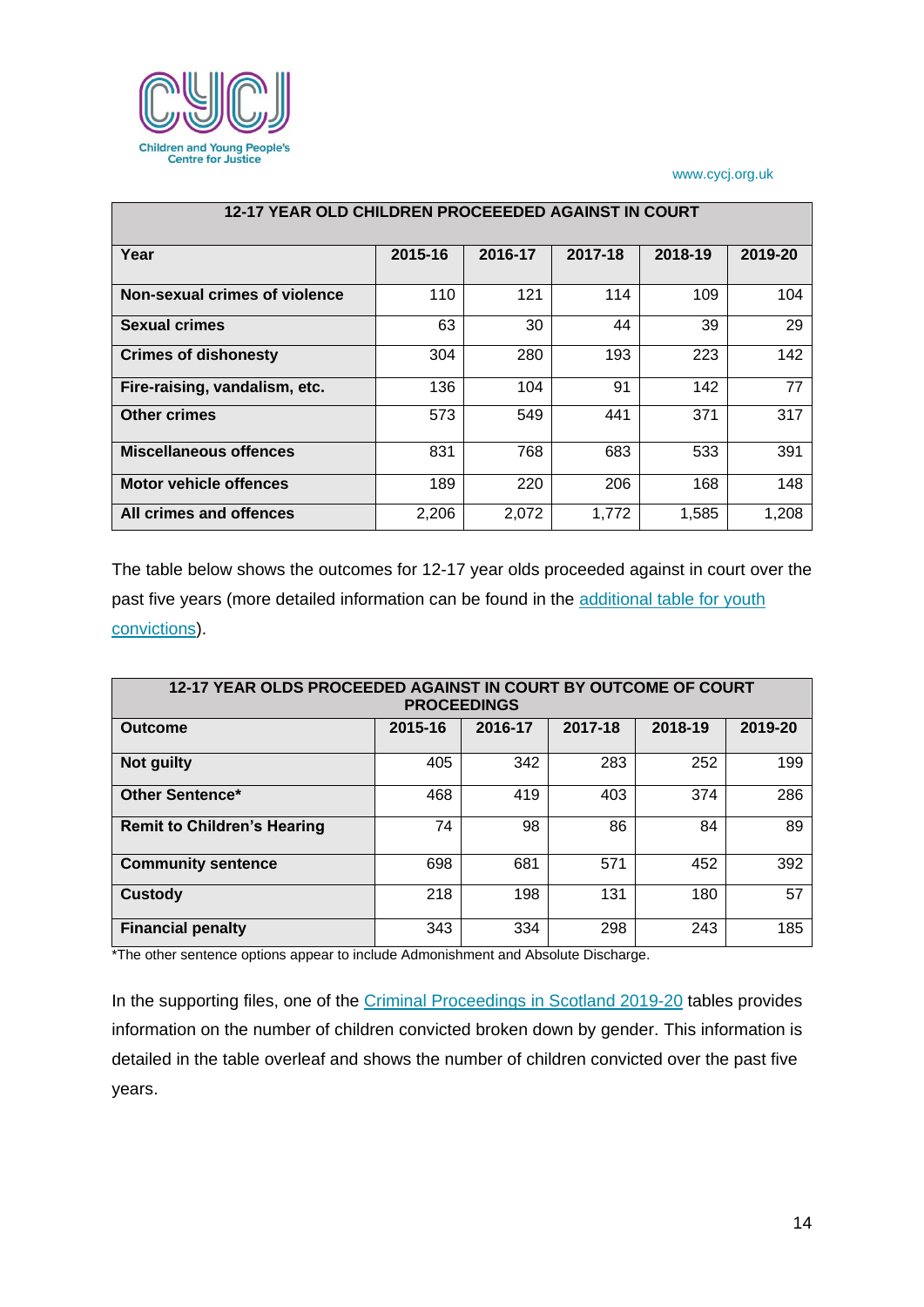

| <b>NUMBER OF CHILDREN CONVICTED*</b> |         |                                          |          |       |     |  |  |  |  |  |
|--------------------------------------|---------|------------------------------------------|----------|-------|-----|--|--|--|--|--|
| Year                                 | 2015-16 | 2018-19<br>2016-17<br>2017-18<br>2019-20 |          |       |     |  |  |  |  |  |
| All under 16 years**                 | 14      | 17                                       | 11       | 12    | 15  |  |  |  |  |  |
| Male under 16 years                  | 14      | 13                                       | 10       | 11    | 15  |  |  |  |  |  |
| Female under 16 years                |         | 4                                        |          | 1     |     |  |  |  |  |  |
| All 16-17 years                      | 1,787   | 1,713                                    | 1,478    | 1,321 | 994 |  |  |  |  |  |
| Male 16-17 years                     | 1,585   | 1,493                                    | 1,277    | 1,166 | 876 |  |  |  |  |  |
| Female 16-17 years<br>.              | 202     | 220                                      | 201<br>. | 155   | 118 |  |  |  |  |  |

\*Figures in table are calculated as ratios per 1,000 of the Scottish population

\*\*Under 16 figures uses mid-year population estimate for those aged 8-15

# <span id="page-15-0"></span>**Criminal Justice Social Work Statistics**

The Scottish Government publish [Criminal Justice Social Work Statistics](https://www.gov.scot/collections/criminal-justice-social-work/) on an annual basis. These are published each year by JAS and provide information on criminal justice social work reports, community payback orders, drug treatment and testing orders, diversion from prosecution, throughcare and bail.

The reports provide information on the group of 16-17 year olds who are involved with Criminal Justice Social Work. The information below is taken from [Criminal Justice Social](https://www.gov.scot/publications/criminal-justice-social-work-statistics-scotland-2020-21/)  [Work Statistics: 2020](https://www.gov.scot/publications/criminal-justice-social-work-statistics-scotland-2020-21/) to 2021. It should be noted that the figures in the tables below also include the small number of children under 16 that became involved with Criminal Justice Social Work.

#### <span id="page-15-1"></span>Diversion from prosecution

Where children are reported to the Procurator Fiscal for an alleged offence and the nature of the offence does not demand prosecution in court, then diversion from prosecution can be considered as a prosecutorial action so that a meaningful intervention can be put in place to address the child's needs. There is a rebuttable presumption for children that an alternative to prosecution will be in the public interest and where an identifiable need has contributed to the alleged offence, then active consideration will be given to diversion.

The data in the table below (taken from [Criminal Justice Social Work Statistics: 2020](https://www.gov.scot/publications/criminal-justice-social-work-statistics-scotland-2020-21/) to [2021\)](https://www.gov.scot/publications/criminal-justice-social-work-statistics-scotland-2020-21/) provides information on the number of 16-17 year olds where diversion from prosecution was commenced.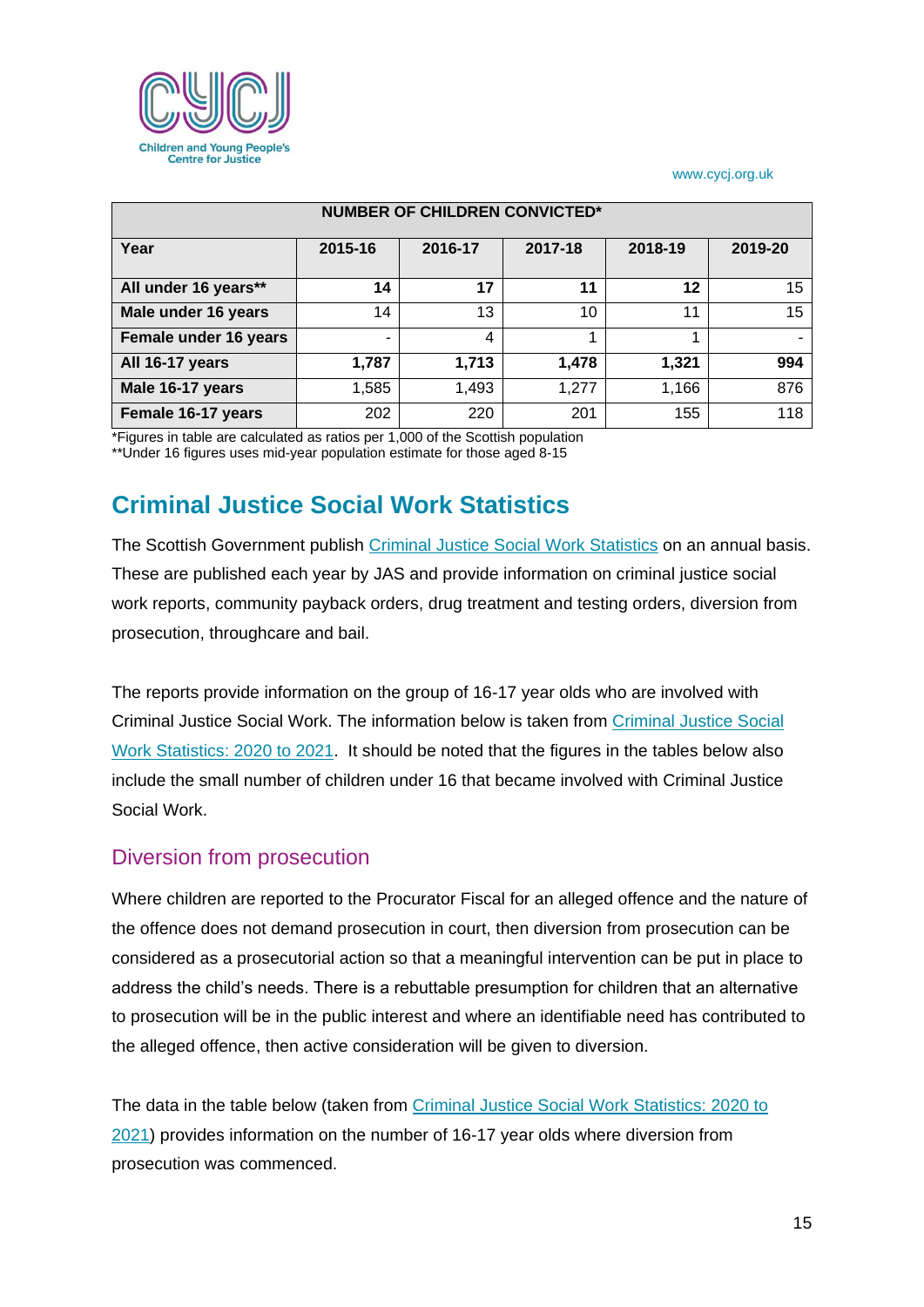

| <b>NUMBER OF DIVERSION FROM PROSEUTAION CASES COMMENCED</b> |         |         |         |         |         |  |  |  |  |
|-------------------------------------------------------------|---------|---------|---------|---------|---------|--|--|--|--|
| Year                                                        | 2016-17 | 2017-18 | 2018-19 | 2019-20 | 2020-21 |  |  |  |  |
| 16-17 year<br>olds                                          | 414     | 488     | 560     | 650     | 590     |  |  |  |  |
| Percentage<br>of cases<br>across all<br>ages                | 20.6    | 28.3    | 30.3    | 32.7    | 26.5    |  |  |  |  |

## <span id="page-16-0"></span>Criminal justice social work reports

A criminal justice social work report must be requested where a person is under 21. The table below shows the numbers of criminal justice social work reports submitted for 16 and 17 year olds over the past five years.

| NUMBER OF CRIMINAL JUSTICE SOCIAL WORK REPORTS SUBMITTED |         |         |         |         |         |  |  |  |  |  |
|----------------------------------------------------------|---------|---------|---------|---------|---------|--|--|--|--|--|
| Year                                                     | 2016-17 | 2017-18 | 2018-19 | 2019-20 | 2020-21 |  |  |  |  |  |
| 16-17 year<br>olds                                       | 940     | 864     | 742     | 589     | 307     |  |  |  |  |  |
| Percentage<br>of cases<br>across all<br>ages             | 3.5     | 3.3     | 3.0     | 2.3     | 2.0     |  |  |  |  |  |

## <span id="page-16-1"></span>Social work orders

The following tables and information provide details of social work orders commenced or imposed for 16 and 17 year olds over the past five years.

| <b>COMMUNITY PAYBACK ORDERS COMMENCED</b>    |         |         |         |         |         |  |  |  |  |
|----------------------------------------------|---------|---------|---------|---------|---------|--|--|--|--|
| Year                                         | 2016-17 | 2017-18 | 2018-19 | 2019-20 | 2020-21 |  |  |  |  |
| 16-17 year<br>olds                           | 615     | 532     | 438     | 349     | 151     |  |  |  |  |
| Percentage<br>of cases<br>across all<br>ages | 3.2     | 3.0     | 2.7     | 2.1     | 1.8     |  |  |  |  |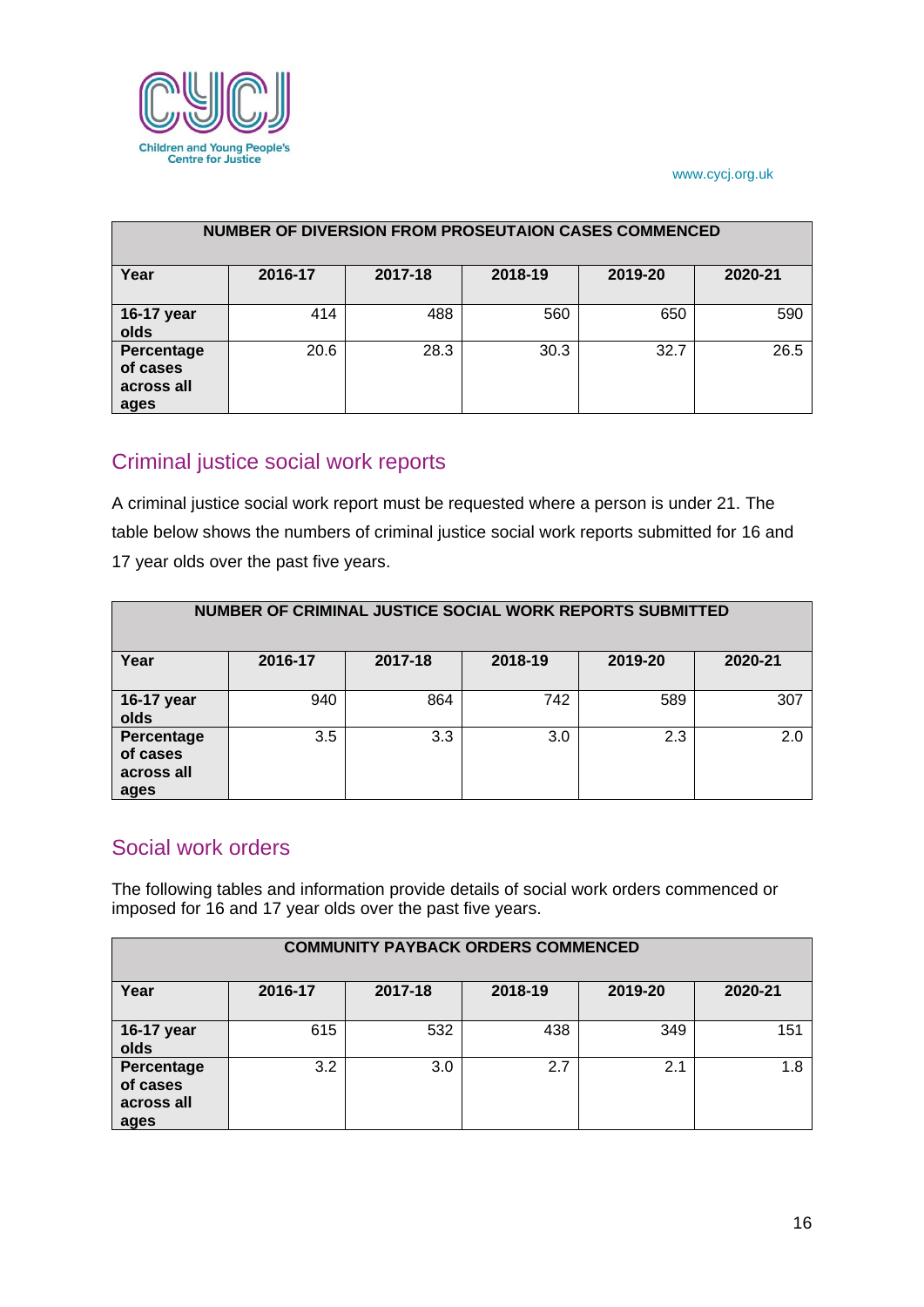

| <b>FISCAL WORK ORDERS COMMENCED</b>          |         |         |         |         |         |  |  |  |  |
|----------------------------------------------|---------|---------|---------|---------|---------|--|--|--|--|
| Year                                         | 2016-17 | 2017-18 | 2018-19 | 2019-20 | 2020-21 |  |  |  |  |
| 16-17 year<br>olds                           | 47      | 49      | 36      | 30      | 3       |  |  |  |  |
| Percentage<br>of cases<br>across all<br>ages | 5.3     | 4.8     | 5.7     | 12.1    | 2.5     |  |  |  |  |

Over the past five years only two Drug Treatment and Testing Orders were commenced for children. One of these was in 2017-18 and the other in 2020-21. Information on the age of individuals who had a Structured Deferred Sentence imposed was first collected in 2019-20. This shows that in 2019-20 there were 49 Structured Deferred Sentences imposed for 16-17 year olds which was 5.5% of the overall number imposed; in 2020-21 there were 45 imposed which was 10%.

# <span id="page-17-0"></span>**Prison Statistics**

The Scottish Government's **Prisons Statistics** collection is published by JAS. A recent report, [Scottish prison population statistics 2019-20,](https://www.gov.scot/publications/scottish-prison-population-statistics-2019-20/) has been published which is an experimental publication for 2020 as they are based on a revised methodology. It explores the characteristics of imprisoned people in Scotland. Based on the information within the data tables in the supporting files, the following tables have been developed to provide information over the past five years on the number of children in custody in Young Offenders Institutes/Prison and average time served. These statistics do not include information on legal status, which means they do not provide clear data on the actual number of children held on remand, the actual number of children sentenced to custody in any one year, the offences they had been convicted of or their sentence length.

The table overleaf shows the number and gender of children who experienced custodial imprisonment across the past five years (for all or part of that year) in Scotland.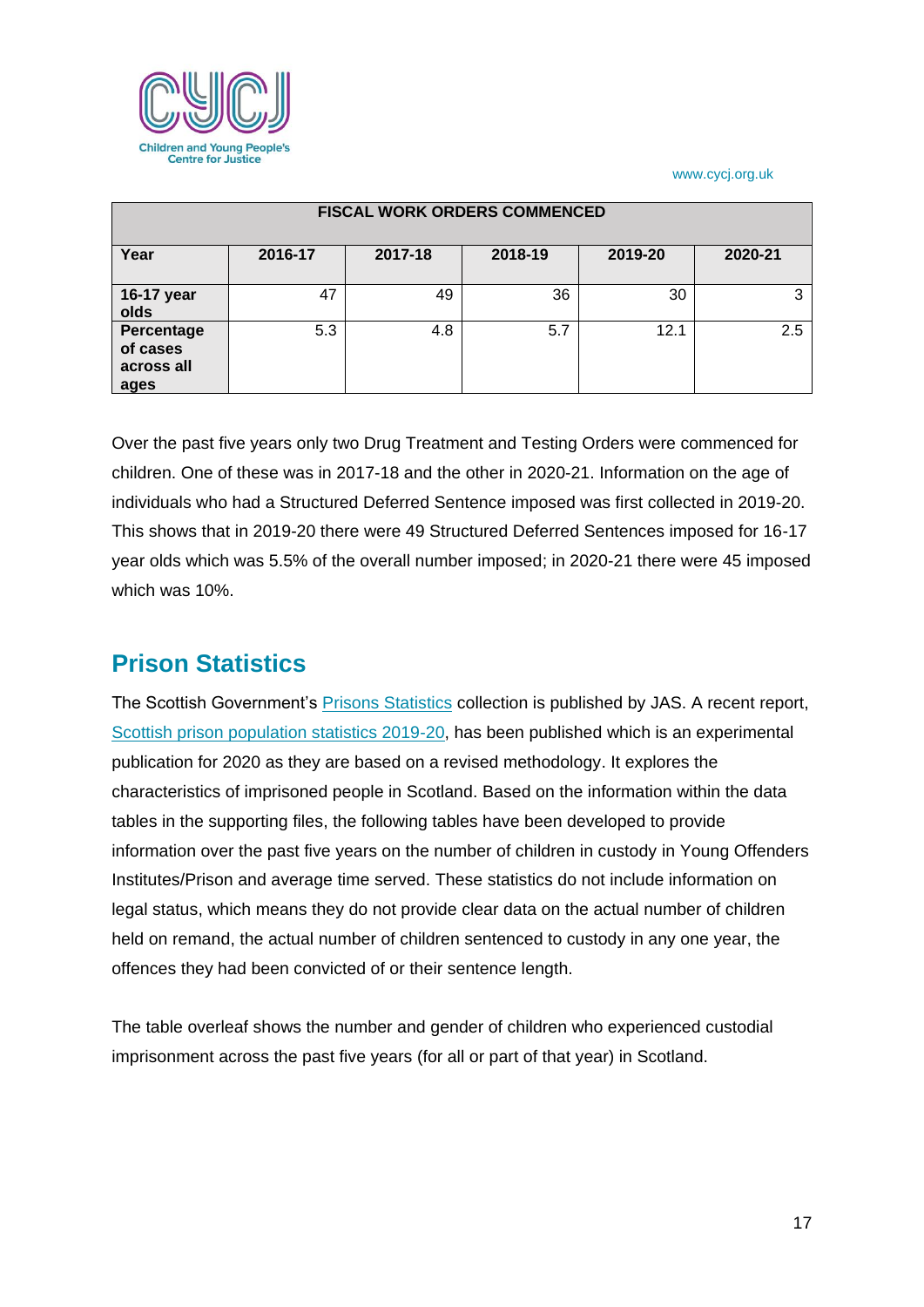

| <b>CHILDREN IN CUSTODY IN YOUNG OFFENDERS INSTITUTE/PRISON</b>              |         |          |          |          |                |  |  |  |  |
|-----------------------------------------------------------------------------|---------|----------|----------|----------|----------------|--|--|--|--|
| Year                                                                        | 2015-16 | 2016-17  | 2017-18  | 2018-19  | 2019-20        |  |  |  |  |
| All under 16 years*                                                         | 8       | 4        | 5        | 4        | $\overline{2}$ |  |  |  |  |
| Male under 16 years                                                         | 8       | 4        | 5        | 4        | $\overline{2}$ |  |  |  |  |
| Female under 16 years                                                       | 0       | 0        | $\Omega$ | $\Omega$ | 0              |  |  |  |  |
| All 16-17 years                                                             | 248     | 232      | 184      | 178      | 124            |  |  |  |  |
| Male 16-17 years                                                            | 234     | 220      | 169      | 166      | 119            |  |  |  |  |
| Female 16-17 years                                                          | 14      | 12       | 15       | 12       | 5              |  |  |  |  |
| All under 16 years as a<br>percentage of all individuals held<br>in custody | 0       | $\Omega$ | $\Omega$ | $\Omega$ | $\Omega$       |  |  |  |  |
| All 16-17 years as a percentage<br>of all individuals held in custody       | 1.3     | 1.3      | 1.1      | 1        | 0.7            |  |  |  |  |

\*Age is based on the prisoners' dates of birth and their age on October 1, the mid-point of the financial year. As a result, a young person turning 16 on October 2, and arriving in custody shortly thereafter, would appear as "under 16".

Although the number of children experiencing custodial imprisonment is continually reducing across the years, the data shows that there were still a significant number of children (126) held in custody in the Scottish Prison Service in 2019-20. In the absence of legal status and sentence length, the publication divided the prison population into two groups to provide a proxy for those individuals on longer sentences (i.e. longer than 12 months): 1) those who remain in prison for the duration of the analytical period (the "full-year" population) and 2) those who enter or leave prison one or more times during the analytical period (the "partyear" population). As can be seen in the table overleaf, for the past five years the full-year population for children under 16 years has been zero, meaning that none spent the full year of the analytical period in custody. In 2019-20, three children aged 16-17 years made up the full-year population, while 121 made up the part-year population.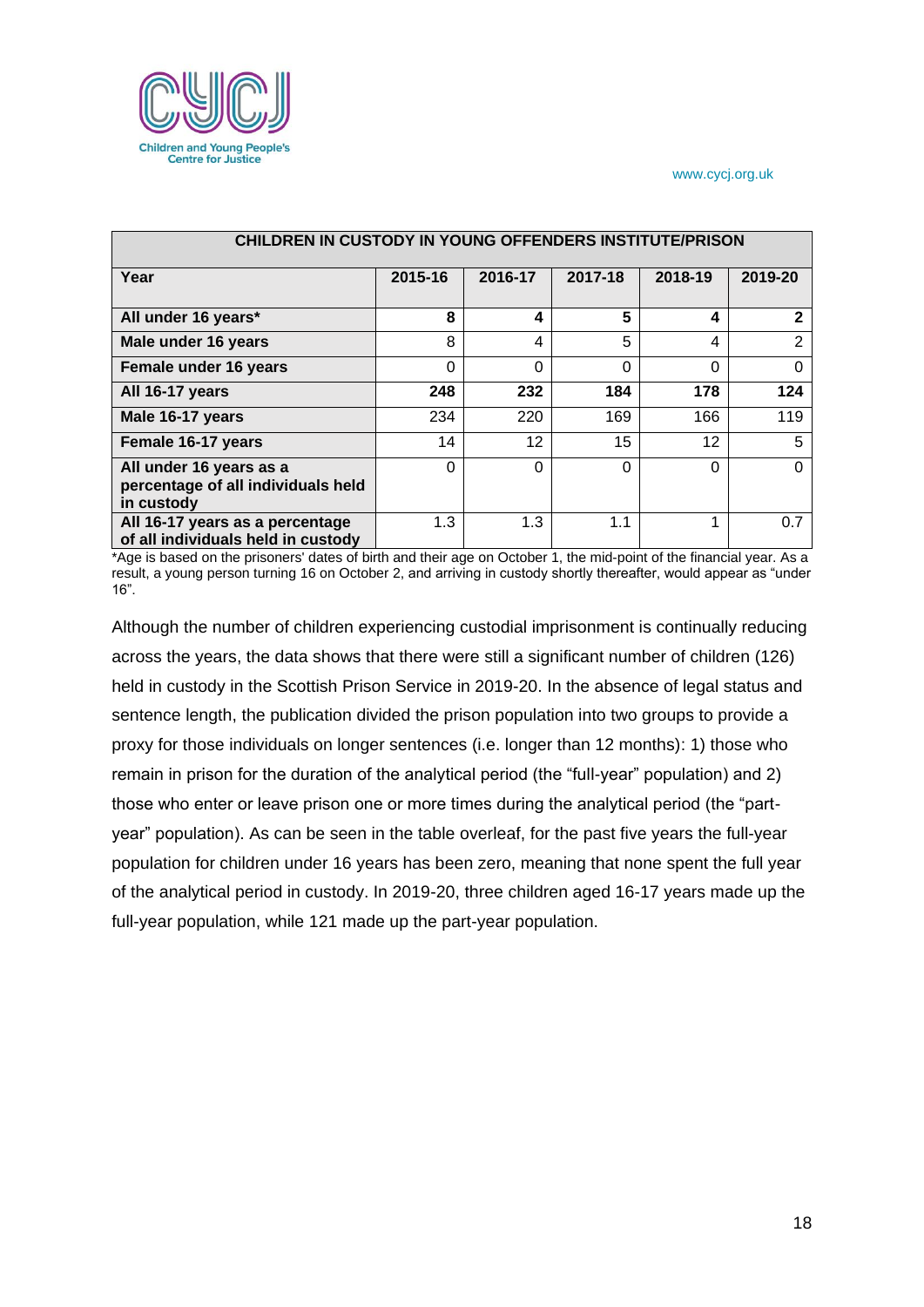

| <b>CHILDREN IN CUSTODY: FULL AND PART YEAR</b> |          |                   |          |          |                |  |  |  |  |
|------------------------------------------------|----------|-------------------|----------|----------|----------------|--|--|--|--|
| Year                                           | 2015-16  | 2016-17           | 2017-18  | 2018-19  | 2019-20        |  |  |  |  |
| All under 16 years - part year                 | 8        | 4                 | 5        | 4        | $\overline{2}$ |  |  |  |  |
| All under 16 years - full year                 | $\Omega$ | $\Omega$          | $\Omega$ | $\Omega$ | $\Omega$       |  |  |  |  |
| All 16-17 years – part year                    | 243      | 227               | 181      | 170      | 121            |  |  |  |  |
| All 16-17 years - full year                    | 5        | 5                 | 3        | 8        | 3              |  |  |  |  |
| Male under 16 years - part year                | 8        | $\overline{4}$    | 5        | 4        | $\overline{2}$ |  |  |  |  |
| Male under 16 years - full year                | $\Omega$ | $\Omega$          | $\Omega$ | $\Omega$ | $\Omega$       |  |  |  |  |
| Female under 16 years - part year              | $\Omega$ | $\Omega$          | $\Omega$ | $\Omega$ | $\Omega$       |  |  |  |  |
| Female under 16 years - full year              | $\Omega$ | $\Omega$          | $\Omega$ | $\Omega$ | $\Omega$       |  |  |  |  |
| Male 16-17 years – part year                   | 229      | 215               | 166      | 159      | 116            |  |  |  |  |
| Male 16-17 years - full year                   | 5        | 5                 | 3        | 7        | 3              |  |  |  |  |
| Female 16-17 years - part year                 | 14       | $12 \overline{ }$ | 15       | 11       | 5              |  |  |  |  |
| Female 16-17 years - full year                 | 0        | $\Omega$          | $\Omega$ | 1        | 0              |  |  |  |  |

The additional information below on the average time children served in custody highlights that in 2019-20 those under 16 years spent an average of 71.5 days in custody and those aged 16-17 years spent an average of 59.8 days in custody. The increase in under 16 years for 2019-20 should be interpreted with caution due to a range of factors including small numbers and methodology.

| AVERAGE TIME IN DAYS CHILDREN SERVED IN CUSTODY             |                           |      |    |      |      |  |  |  |  |  |
|-------------------------------------------------------------|---------------------------|------|----|------|------|--|--|--|--|--|
| Year<br>2018-19<br>2016-17<br>2017-18<br>2019-20<br>2015-16 |                           |      |    |      |      |  |  |  |  |  |
| All under 16 years*                                         | 21<br>4.5<br>71.5<br>11.7 |      |    |      |      |  |  |  |  |  |
| All 16-17 years                                             | 45.2                      | 60.9 | 57 | 44.3 | 59.8 |  |  |  |  |  |

In April 2021, JAS published a new report [Scottish Prison Population Statistics: Legal Status,](https://www.gov.scot/publications/scottish-prison-population-statistics-legal-status-2019-20/)  [2019-20.](https://www.gov.scot/publications/scottish-prison-population-statistics-legal-status-2019-20/) These are experimental prison population statistics that expand on the previous report with information about legal statuses, sentences and offences. The report documents the proportion change in 16-17 year olds experiencing imprisonment in Young Offenders Institutes/Prison by legal status between 2009-10 to 2019-20: Untried is a reduction of 81%; Convicted awaiting sentence is a reduction of 80%; and Sentenced is a reduction of 88%. The report also notes that a higher proportion of the young people's (under 21 years) average daily population are held on remand when compared against the overall average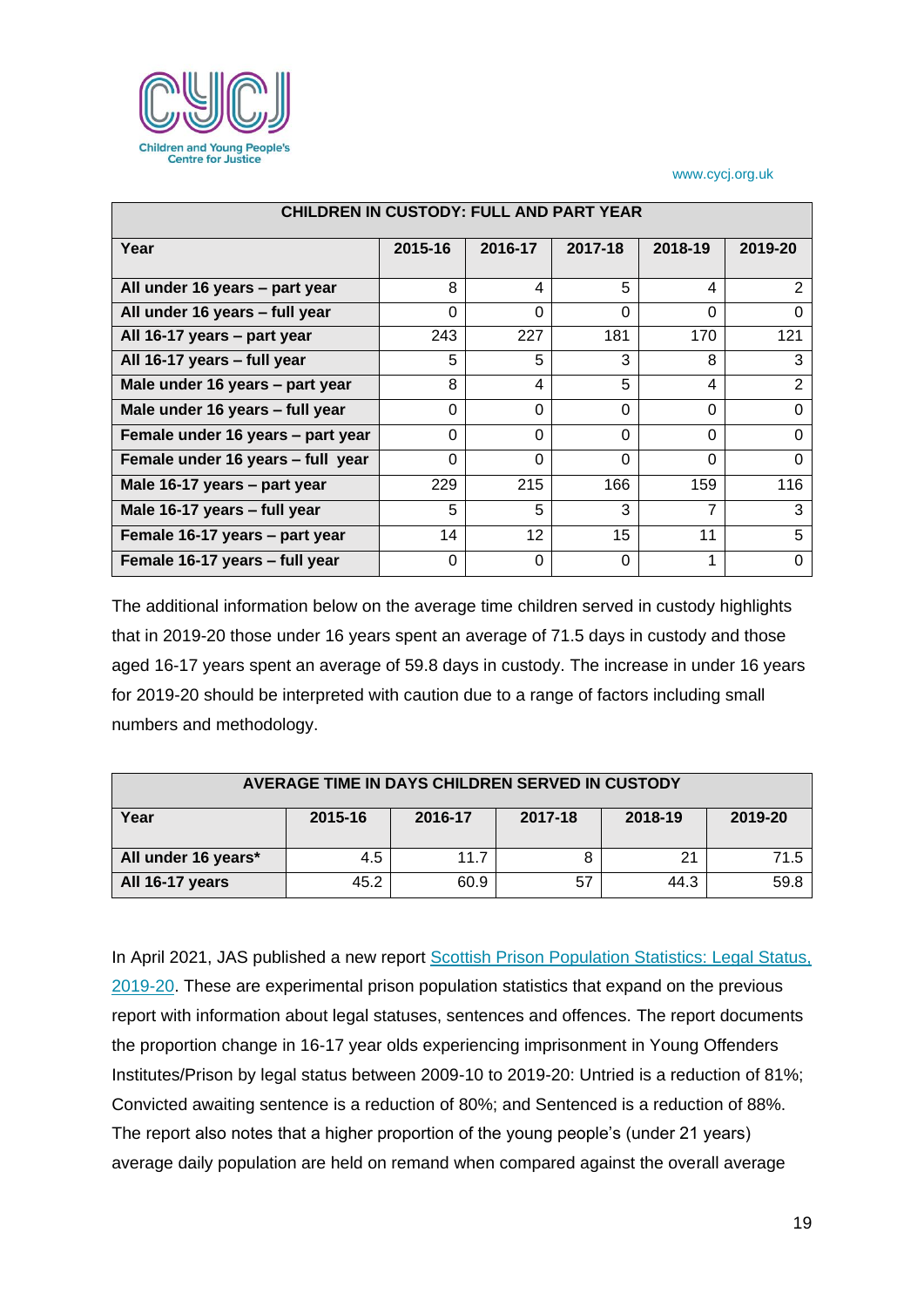

daily population. For 18-20 year olds, the proportion of the average daily population held on remand fluctuates between 25% and 32%, and the proportion for 16 and 17 year olds fluctuates between around a third of the average daily population to around half. Although the publication provides the offence profile and index sentence lengths of young people in custody, it does not provide these for children.

The [additional tables](https://www.gov.scot/publications/scottish-prison-population-statistics-legal-status-2019-20/) provide data on the average daily population and individual number of children in custody, by legal status, over the past ten years. The following two tables provide the figures for the past five years.

| AVERAGE DAILY POPULATION OF CHILDREN IN CUSTODY BY LEGAL STATUS |         |         |         |         |         |  |  |
|-----------------------------------------------------------------|---------|---------|---------|---------|---------|--|--|
| Year                                                            | 2015-16 | 2016-17 | 2017-18 | 2018-19 | 2019-20 |  |  |
| <b>Untried</b>                                                  | 19.9    | 16.2    | 12.1    | 12.7    | 9.4     |  |  |
| <b>Convicted awaiting sentence</b>                              | 8.8     | 9.1     | 6.8     | 7.4     | 4.7     |  |  |
| <b>Sentenced</b>                                                | 31.4    | 37.0    | 23.6    | 28.4    | 15.7    |  |  |

| INDIVIDUAL CHILDREN IN CUSTODY BY LEGAL STATUS |                                                     |     |     |     |    |  |  |  |
|------------------------------------------------|-----------------------------------------------------|-----|-----|-----|----|--|--|--|
| Year                                           | 2017-18<br>2018-19<br>2019-20<br>2015-16<br>2016-17 |     |     |     |    |  |  |  |
| <b>Untried</b>                                 | 153                                                 | 155 | 106 | 108 | 74 |  |  |  |
| <b>Convicted awaiting sentence</b>             | 123                                                 | 116 | 89  | 84  | 57 |  |  |  |
| <b>Sentenced</b>                               | 103                                                 | 106 | 77  | 75  | 38 |  |  |  |

# <span id="page-20-0"></span>**Youth Justice Team, Scottish Government**

Information on the average daily number of children in custody in a Young Offenders Institute/Prison is provided to CYCJ on a monthly basis by the Youth Justice Team in Scottish Government. This is published on the [CYCJ website.](http://www.cycj.org.uk/what-we-do/children-in-remand-in-scotland/) As can be seen overleaf, in 2021 there were an average of 15 children on remand on a daily basis, forming 84% of the average daily population of children in custody.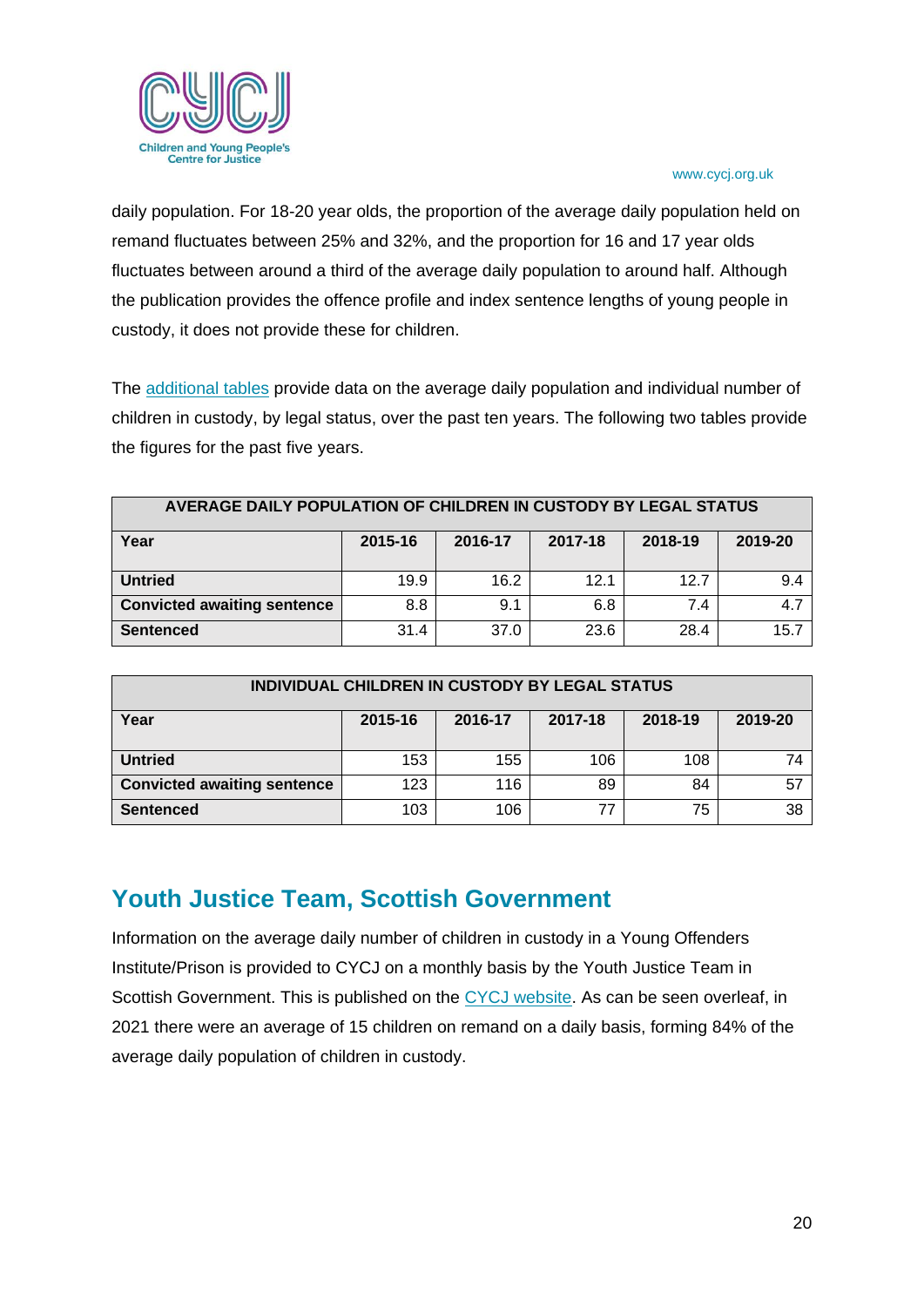



Average daily number of children (under 18s) held in Young Offenders' Institutions/Prisons in Scotland: 2016-2021

Data provided by the Youth Justice Team, Scottish Government

# <span id="page-21-0"></span>**Reconviction of Offenders Statistics**

The [Reconviction of Offenders Statistics](https://www.gov.scot/collections/reconviction-rates-in-scotland/) collection is published by JAS on an annual basis. The statistics provide reconviction rates for offenders released from custody or given non-custodial sentences. Whilst in the main body of the reports the youngest age grouping is all those under 21, the additional local authority reconvictions table in the supporting files provides some information on under 18 year olds. Specifically, it can be grouped by all under 18 year olds, 17 year olds and 16 year olds and details number of children reconvicted, reconviction rate, number of reconvictions and the average number of reconvictions per child. It can also be broken down by local authority area and gender. Based on the [Reconviction rates](https://www.gov.scot/publications/reconviction-rates-scotland-2018-19-offender-cohort/) in Scotland: 2018 to 2019 offender cohort additional tables, as well as those for previous years, the tables overleaf provide information on the reconviction rates<sup>6</sup> for all children over the past five years. This set of data lags a year behind the other data sets, as there is a one year follow-up period that reconvictions are counted in to calculate one year reconviction rates.

<sup>&</sup>lt;sup>6</sup> The definitions of reconviction rate and average number of reconvictions per offender are described in the statistical bulletin.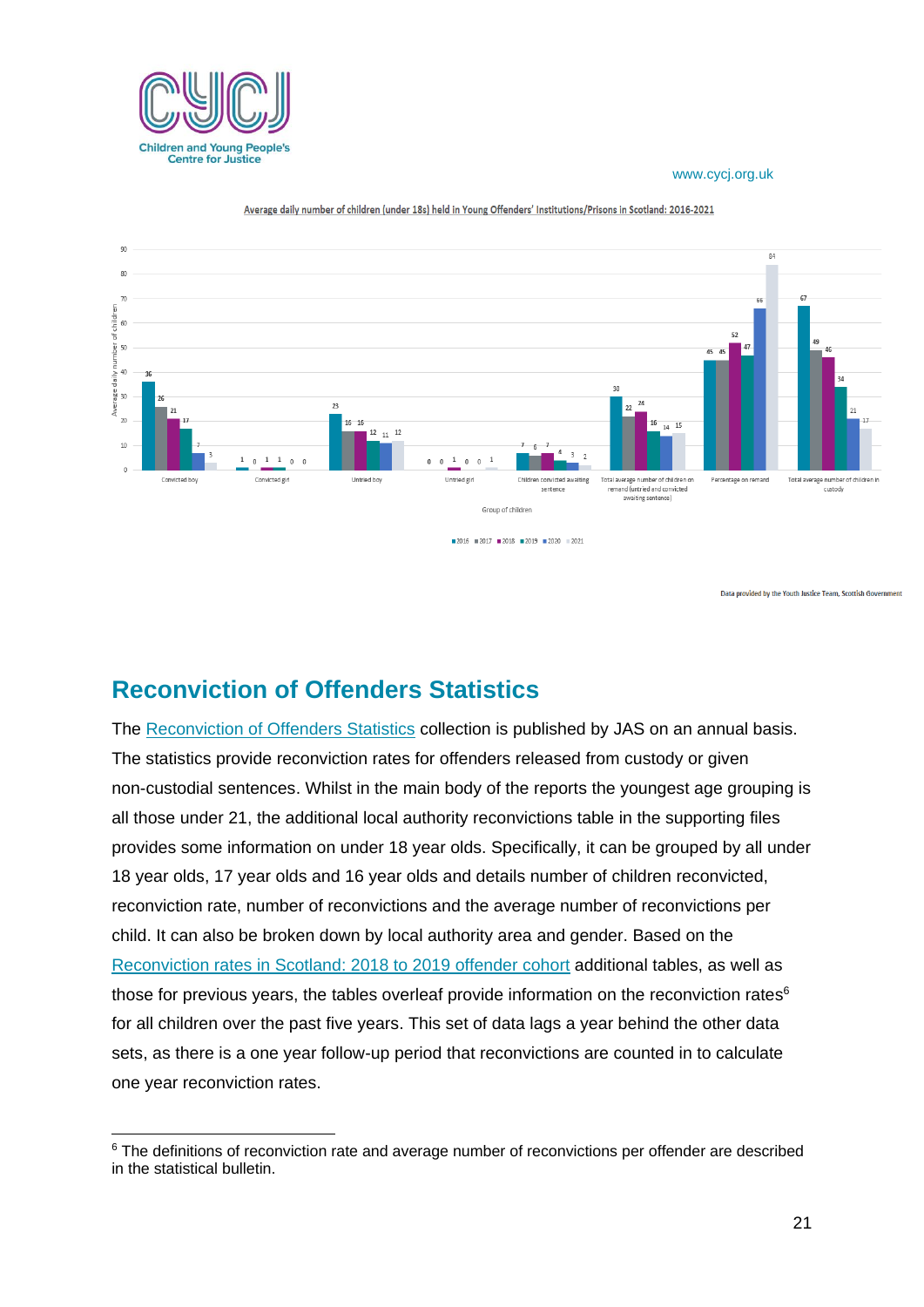

| <b>RECONVICTION RATES FOR ALL UNDER 18 YEAR OLDS</b> |         |         |         |         |         |  |  |
|------------------------------------------------------|---------|---------|---------|---------|---------|--|--|
| Year                                                 | 2014-15 | 2015-16 | 2016-17 | 2017-18 | 2018-19 |  |  |
| <b>Number of children</b>                            | 1,054   | 1,000   | 910     | 788     | 725     |  |  |
| Number of children reconvicted                       | 458     | 406     | 369     | 295     | 281     |  |  |
| <b>Reconviction Rate (%)</b>                         | 43.5    | 40.6    | 40.5    | 37.4    | 38.8    |  |  |
| <b>Number of reconvictions</b>                       | 951     | 826     | 777     | 649     | 565     |  |  |
| Average number of reconvictions<br>per child         | 0.90    | 0.83    | 0.85    | 0.82    | 0.78    |  |  |

| <b>RECONVICTION RATES FOR 17 YEAR OLDS</b>   |         |         |         |         |         |  |  |
|----------------------------------------------|---------|---------|---------|---------|---------|--|--|
| Year                                         | 2014-15 | 2015-16 | 2016-17 | 2017-18 | 2018-19 |  |  |
| <b>Number of children</b>                    | 790     | 723     | 670     | 577     | 533     |  |  |
| Number of children reconvicted               | 344     | 282     | 263     | 213     | 205     |  |  |
| <b>Reconviction Rate (%)</b>                 | 43.5    | 39.0    | 39.3    | 36.9    | 38.5    |  |  |
| <b>Number of reconvictions</b>               | 705     | 544     | 542     | 442     | 381     |  |  |
| Average number of reconvictions<br>per child | 0.89    | 0.75    | 0.81    | 0.77    | 0.71    |  |  |

| <b>RECONVICTION RATES FOR 16 YEAR OLDS</b>   |         |         |         |         |         |  |  |
|----------------------------------------------|---------|---------|---------|---------|---------|--|--|
| Year                                         | 2014-15 | 2015-16 | 2016-17 | 2017-18 | 2018-19 |  |  |
| Number of children                           | 264     | 277     | 239     | 211     | 192     |  |  |
| Number of children reconvicted               | 114     | 124     | 106     | 82      | 76      |  |  |
| <b>Reconviction Rate (%)</b>                 | 43.2    | 44.8    | 44.4    | 38.9    | 39.6    |  |  |
| <b>Number of reconvictions</b>               | 246     | 282     | 235     | 210     | 184     |  |  |
| Average number of reconvictions<br>per child | 0.93    | 1.02    | 0.98    | 1.00    | 0.96    |  |  |

The body of the report [Reconviction rates](https://www.gov.scot/publications/reconviction-rates-scotland-2018-19-offender-cohort/) in Scotland: 2018 to 2019 offender cohort provides details of subsequent non-court disposals for Early and Effective Intervention and Restorative Justice Warnings, which are police disposals only available for eight to 17 year olds. The tables overleaf provide information on these for the past five years.